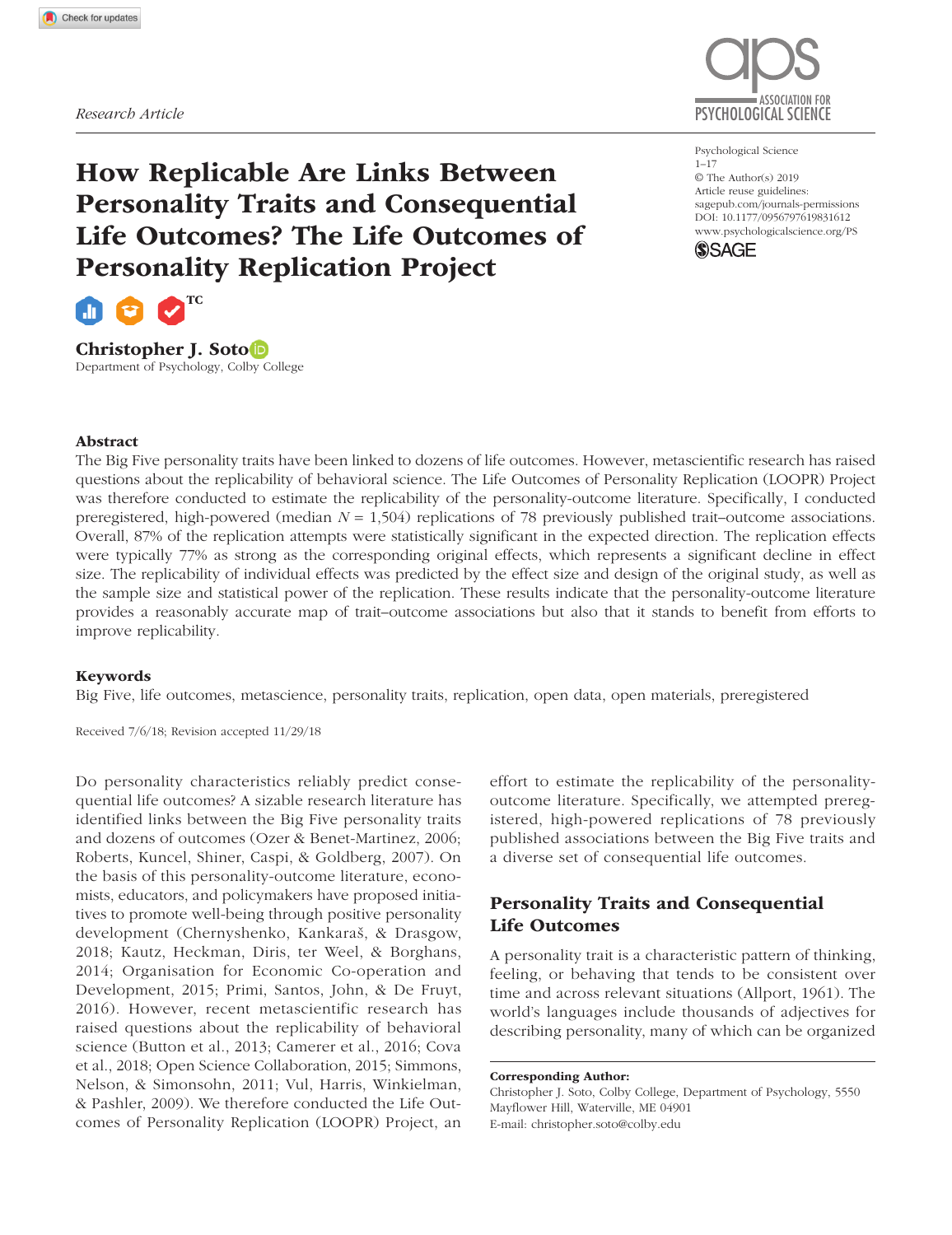in terms of the Big Five trait dimensions: Extraversion (e.g., sociable, assertive, and energetic vs. quiet and reserved), Agreeableness (e.g., compassionate, respectful, and trusting vs. rude and suspicious), Conscientiousness (e.g., orderly, hardworking, and responsible vs. disorganized and unreliable), Negative Emotionality (or Neuroticism; e.g., worrying, pessimistic, and temperamental vs. calm and stable), and Open-Mindedness (or Openness to Experience; e.g., intellectual, artistic, and imaginative vs. incurious and uncreative; De Raad, Perugini, Hrebícková, & Szarota, 1998; Goldberg, 1993; John, Naumann, & Soto, 2008).

The Big Five constitute the most widely used framework for conceptualizing and measuring personality traits (Almlund, Duckworth, Heckman, & Kautz, 2011; John et al., 2008). This scientific consensus reflects their usefulness for organizing personality-descriptive language, as well as a substantial research literature linking the Big Five with life outcomes. The most comprehensive literature review conducted to date summarized associations between the Big Five and dozens of individual, interpersonal, and social-institutional outcomes (Ozer & Benet-Martinez, 2006). For example, research has linked high Extraversion to social status and leadership capacity, Agreeableness to volunteerism and relationship satisfaction, Conscientiousness to job performance and health, Negative Emotionality to relationship conflict and psychopathology, and Open-Mindedness to spirituality and political liberalism.

### The Replicability of Behavioral Science

Drawing on both conceptual and empirical evidence, recent metascientific research (i.e., the scientific study of science itself) has raised questions about the replicability of behavioral science—the likelihood that independent researchers conducting similar studies will obtain similar results. Conceptually, this work has focused on researcher degrees of freedom, statistical power, and publication bias. Researcher degrees of freedom represent undisclosed flexibility in the design, analysis, and reporting of a scientific study (Simmons et al., 2011). Statistical power is the probability of obtaining a statistically significant result when the effect being tested truly exists in the population (Cohen, 1988). Publication bias occurs when journals selectively publish studies with statistically significant results, thereby producing a literature that underrepresents null results (Sterling, Rosenbaum, & Weinkam, 1995). Multiple observers have expressed concern that much behavioral science is characterized by many researcher degrees of freedom, modest statistical power, and strong publication bias, leading to the publication of numerous false-positive results—that is, statistical flukes that are unlikely to be replicable (Fraley & Vazire, 2014; Franco, Malhotra, & Simonovits, 2014; Rossi, 1990; Simmons et al., 2011; Sterling et al., 1995; Tversky & Kahneman, 1971).

Recently, large-scale replication projects have begun to empirically test these concerns. For example, the Reproducibility Project: Psychology (RPP) attempted to replicate 100 studies published in high-impact psychology journals. Despite high statistical power, the RPP observed a replication success rate of only 36% (when success was defined as a statistically significant result in the expected direction) and found that the replication effects were, on average, only half as strong as the original effects (Open Science Collaboration, 2015). Similar projects in economics and experimental philosophy have also obtained replicability estimates considerably lower than would be expected in the absence of published false positives, although results have varied somewhat across projects (Camerer et al., 2016; Cova et al., 2018). These findings reinforce concerns about the replicability of behavioral science and suggest that replicability may vary both between and within disciplines. For example, replicability appears to be higher for original studies that (a) examined main effects rather than interactions, (b) reported intuitive rather than surprising results, and (c) obtained a greater effect size, sample size, and strength of evidence (Camerer et al., 2016; Cova et al., 2018; Open Science Collaboration, 2015).

### The LOOPR Project

In sum, previous research suggests that the Big Five personality traits relate to many consequential life outcomes, but it also raises questions about the replicability of behavioral science. We therefore conducted the LOOPR Project to estimate the replicability of the personalityoutcome literature. Specifically, we attempted to replicate 78 previously published trait–outcome associations and then used the replication results to test two descriptive hypotheses. First, we hypothesized that trait– outcome associations would be less than perfectly replicable because of the likelihood of published false positives and biased reporting of effect sizes. Second, we hypothesized that the replicability of the personalityoutcome literature may be greater than the estimates obtained by previous large-scale replication projects in psychology because of normative practices in personality research (e.g., using relatively large samples to examine the main effects of personality traits). We also conducted exploratory analyses to search for predictors of replicability, tentatively hypothesizing that original studies with greater effect size, sample size, and strength of evidence, as well as replication attempts with greater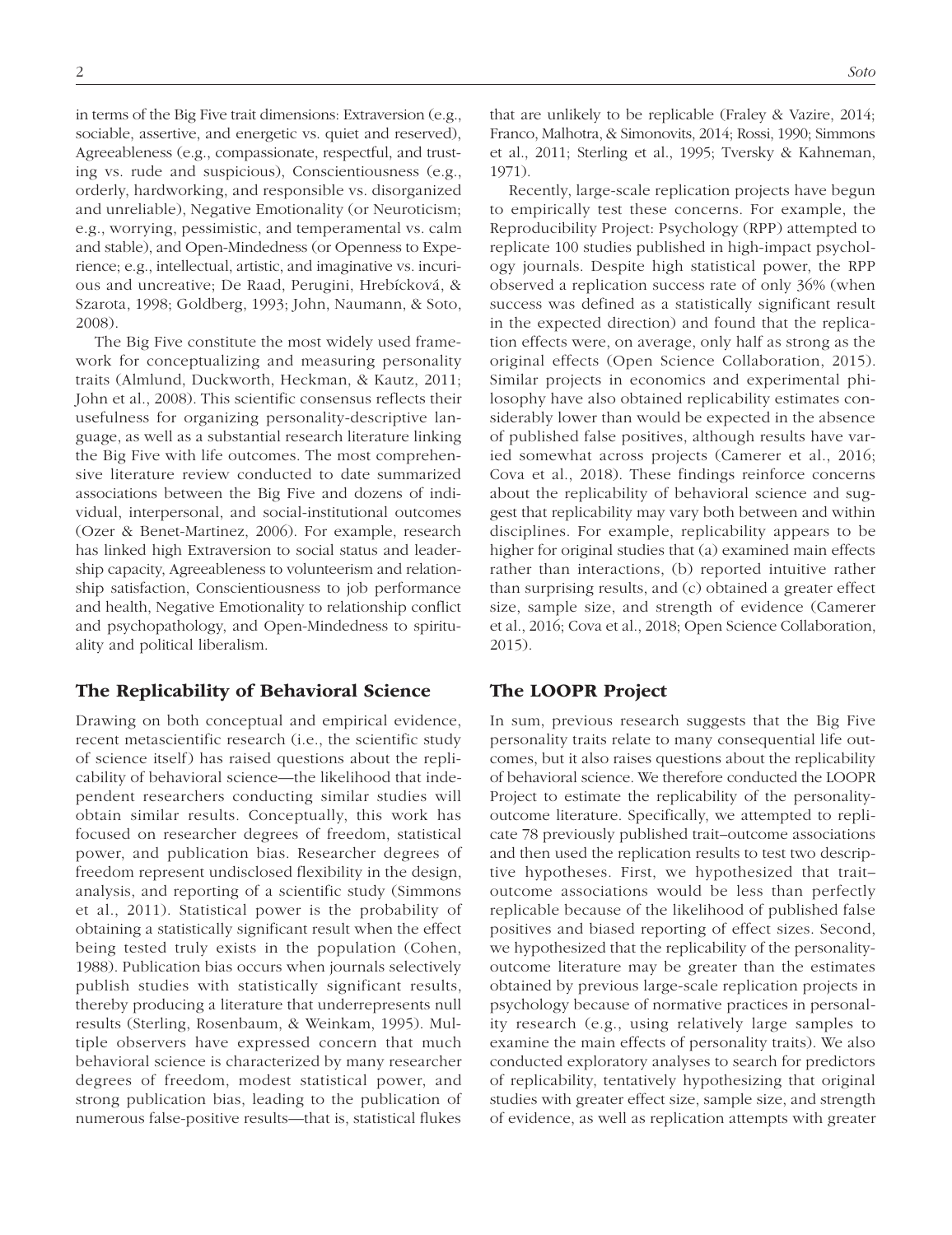sample size and statistical power, may yield greater replicability.

### Method

The LOOPR Project was conducted in six phases, which are briefly described below. An extended description is available in the Supplemental Material available online. Additional materials—including coded lists of the selected trait–outcome associations, original sources, and measures, as well as the final survey materials, preregistration protocol (and revisions), data, and analysis code—are available at <https://osf.io/d3xb7>. This research was approved by the Colby College Institutional Review Board.

The first phase of the project was to select a set of trait–outcome associations for replication. We selected these from a published review of the personality-outcome literature (Ozer & Benet-Martinez, 2006). Table 1 in Ozer and Benet-Martinez's review summarizes 86 associations between the Big Five traits and 49 life outcomes. A research assistant and I examined the summary table, main text, and citations of this review to identify the empirical evidence supporting each trait–outcome association. We then selected 78 associations, spanning all of the Big Five traits and 48 life outcomes, that could be feasibly replicated. These 78 hypothesized trait– outcome associations served as the LOOPR Project's primary units of analysis for estimating replicability.<sup>1</sup>

The second phase was to code the empirical sources supporting each association so our replication attempts could follow the original studies as closely as was feasible. We therefore coded information about the sample, measures, analytic method, and results of one empirical study or meta-analysis for each of the 78 trait–outcome associations, which resulted in the coding of 38 original sources. Some sources assessed multiple traits, outcomes, suboutcomes, or subsamples; when results differed across these components, we coded each one separately. Appendix A in the Supplemental Material lists citations for the 38 original sources. Detailed coding of the original studies, including information about their samples, measures, and design, is available at [https://osf.io/mc3z7.](https://osf.io/mc3z7)

The third phase was to develop a survey procedure for assessing the Big Five traits and 48 selected life outcomes. We assessed personality using a brief consensus measure of the Big Five: the Big Five Inventory–2 (BFI-2; Soto & John, 2017). This 60-item questionnaire uses short phrases to assess the prototypical facets of each Big Five trait domain. The 48 target life outcomes were assessed using a battery of measures selected to follow the original studies as closely as possible. For most outcomes, this involved administering the same outcome measure used in the original study or a subset of the original measures. For some outcomes, it involved adapting interview items to a questionnaire format or constructing items on the basis of the information available in the original source. To conserve assessment time, we abbreviated lengthy outcome measures to approximately six items per outcome, sampling equally across subscales or content domains to preserve content validity. After developing this assessment battery, we used the Qualtrics platform (https://www.qualtrics.com) to construct two online surveys; each survey included the BFI-2 and approximately half of the outcome measures. Table S1 in the Supplemental Material lists the outcome measures used in the original studies and replications, and Appendix B in the Supplemental Material lists citations for these measures. Detailed coding of the original and replication outcome measures is available at [https://osf.io/mc3z7,](https://osf.io/mc3z7) and the final LOOPR surveys can be viewed at [https://](https://osf.io/9nzxa) [osf.io/9nzxa](https://osf.io/9nzxa) (Survey 1) and<https://osf.io/vdb6w>(Survey 2).

The fourth phase was data collection. We used the Qualtrics Online Sample service to administer our surveys to four groups of adults (ages 18 and older; used to replicate studies that analyzed adult community samples) and young adults (ages 18–25; used to replicate studies that analyzed student or young-adult samples). This yielded samples of 1,559 adults and 1,550 young adults who completed Survey 1 and samples of 1,512 adults and 1,505 young adults who completed Survey 2. Quota sampling was used to ensure that each sample would be approximately representative of the United States population in terms of sex, race, and ethnicity and that the adult samples would also be representative in terms of age, educational attainment, and household income. Participants were compensated approximately \$3 per 25-min survey. A minimum sample size of 1,500 participants per sample was selected to maximize statistical power within our budgetary constraints; this sample size provides power of 97.3% to detect a small true correlation (.10) and greater than 99.9% power to detect a medium (.30) or large (.50) correlation, using two-tailed tests and a .05 significance level (Cohen, 1988).

The fifth phase was preregistration. We registered our hypotheses, design, materials, and planned analyses on the Open Science Framework (see [https://osf.io/](https://osf.io/d3xb7) [d3xb7\)](https://osf.io/d3xb7). The preregistration protocol was submitted during data collection and prior to data analysis, thereby minimizing the influence of researcher degrees of freedom.

The final phase was data analysis. Descriptive statistics for all personality and outcome variables are presented in Table S2 in the Supplemental Material. We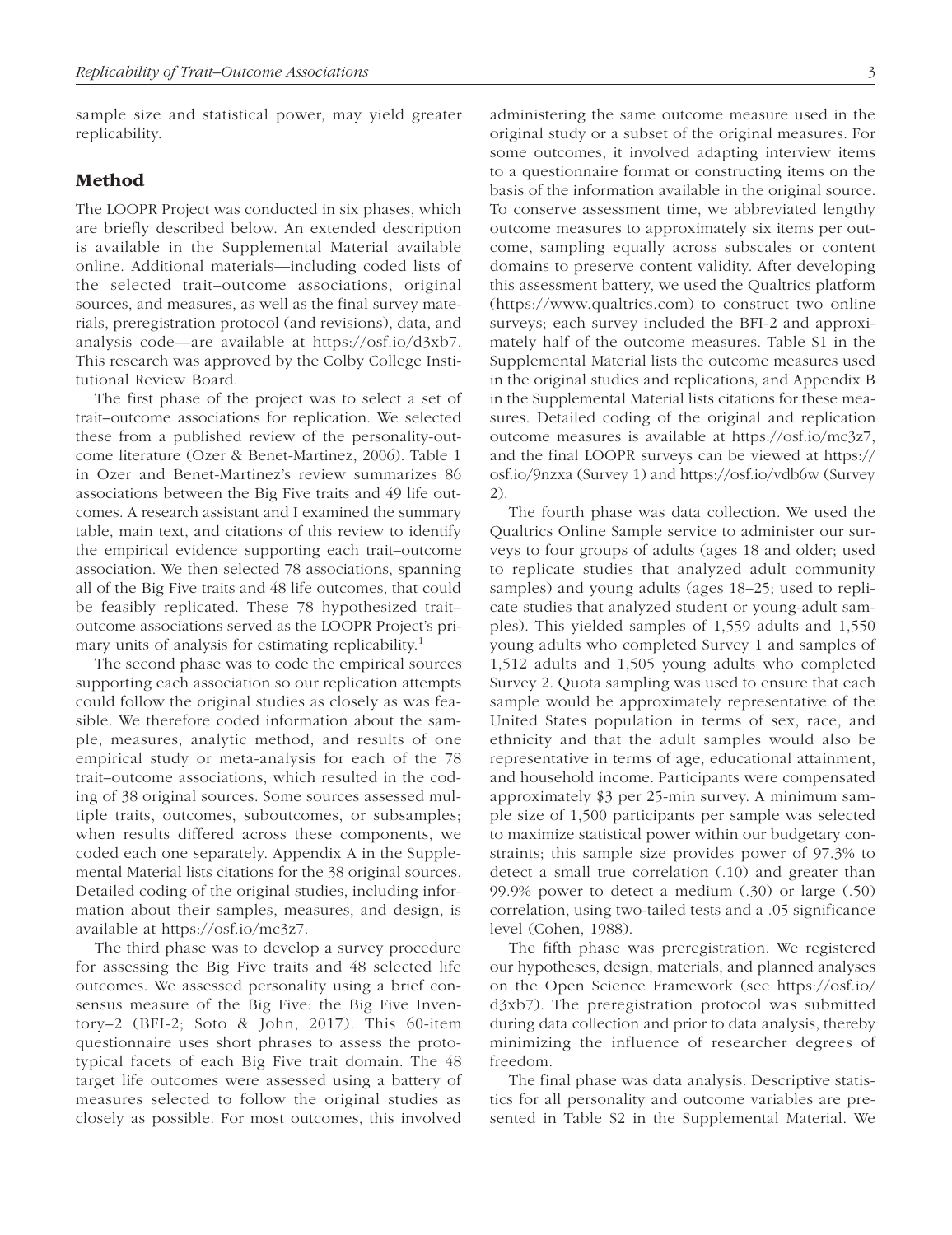| Outcome and expected trait<br>association                               | Asso-<br>ciation         | Number<br>of tests | Replication<br>sample<br>size | Original<br>sample<br>size | Replication<br>success<br>rate | Replication<br>effect size <sup>a</sup> | Original<br>effect<br>size <sup>a</sup> | Effect-size<br>ratio |
|-------------------------------------------------------------------------|--------------------------|--------------------|-------------------------------|----------------------------|--------------------------------|-----------------------------------------|-----------------------------------------|----------------------|
|                                                                         |                          |                    | Individual outcomes           |                            |                                |                                         |                                         |                      |
| Subjective well-being                                                   |                          |                    |                               |                            |                                |                                         |                                         |                      |
| Extraversion                                                            | $\! + \!\!\!\!$          | $\overline{4}$     | 1,559                         | 9,131                      | 100/100                        | .37/.39                                 | $.18\,$                                 | 2.18/2.31            |
| Negative Emotionality                                                   |                          | $\overline{4}$     | 1,559                         | 7,869                      | 100/100                        | .52/.54                                 | .22                                     | 2.64/2.78            |
| Religious beliefs and<br>behavior                                       |                          |                    |                               |                            |                                |                                         |                                         |                      |
| Agreeableness                                                           | $^{+}$                   | 2                  | 1,550                         | 595                        | 100/100                        | .18/.19                                 | .28                                     | 0.63/0.69            |
| Conscientiousness                                                       | $\! + \!\!\!\!$          | 2                  | 1,550                         | 595                        | 100/100                        | .14/.15                                 | .24                                     | 0.60/0.65            |
| Existential or                                                          | $+$                      | $\overline{2}$     | 1,550                         | 595                        | 100/100                        | .18/.20                                 | .35                                     | 0.50/0.56            |
| phenomenological<br>concerns: Open-Mindedness<br>Existential well-being |                          |                    |                               |                            |                                |                                         |                                         |                      |
| Extraversion                                                            | $\! + \!\!\!\!$          | $\mathbf{1}$       | 1,550                         | 595                        | 100/100                        | .35/.37                                 | .32                                     | 1.12/1.18            |
| Negative Emotionality<br>Gratitude                                      | $\overline{\phantom{0}}$ | $\mathbf{1}$       | 1,550                         | 595                        | 100/100                        | .60/.63                                 | .66                                     | 0.87/0.93            |
| Extraversion                                                            | $\! + \!\!\!\!$          | $\mathbf{1}$       | 1,559                         | 1,228                      | 100/100                        | .37/.37                                 | .32                                     | 1.17/1.17            |
| Agreeableness                                                           | $\! + \!\!\!\!$          | $\mathbf{1}$       | 1,559                         | 1,228                      | 100/100                        | .54 / .54                               | .41                                     | 1.39/1.39            |
| Forgiveness: Agreeableness<br>Inspiration                               | $+$                      | $\mathbf{1}$       | 1,550                         | 140                        | 100/100                        | .48/.57                                 | .58                                     | 0.79/0.97            |
| Extraversion                                                            | $\! + \!\!\!\!$          | $\mathbf{1}$       | 1,514                         | 152                        | 100/100                        | .39/.39                                 | .20                                     | 2.04/2.04            |
| Open-Mindedness<br>Humor                                                | $^{+}$                   | $\mathbf{1}$       | 1,514                         | 152                        | 100/100                        | .35/.35                                 | .43                                     | 0.80/0.80            |
| Agreeableness                                                           | $\! + \!\!\!\!$          | $\mathbf{1}$       | 1,550                         | 169                        | 100/100                        | .16/.16                                 |                                         |                      |
| Negative Emotionality                                                   | $\overline{\phantom{0}}$ | $\mathbf{1}$       | 1,550                         | 169                        | 100/100                        | .13/.13                                 | $\overline{\phantom{0}}$                |                      |
| Heart disease: Agreeableness                                            | $\overline{\phantom{0}}$ | $\mathbf{1}$       | 1,235                         | 1,108                      | 0/0                            | .04/.04                                 | .15                                     | 0.24/0.24            |
| Risky behavior:<br>Conscientiousness                                    | $\overline{\phantom{0}}$ | 15                 | 1,336                         | 826                        | 72/72                          | .08/.08                                 | .26                                     | 0.31/0.31            |
| Coping                                                                  |                          |                    |                               |                            |                                |                                         |                                         |                      |
| Extraversion                                                            | $^{+}$                   | 2                  | 1,505                         | 672                        | 50/100                         | .17/.19                                 | .16                                     | 1.04/1.19            |
| Negative Emotionality                                                   | $\overline{\phantom{0}}$ | $\sqrt{2}$         | 1,505                         | 672                        | 100/100                        | .21/.24                                 | .16                                     | 1.32/1.50            |
| Resilience: Extraversion<br>Substance abuse                             | $^{+}$                   | $\mathbf{1}$       | 1,505                         | 138                        | 100/100                        | 0.18/0.18                               | 0.19                                    | 0.96/0.96            |
| Conscientiousness                                                       | $\overline{\phantom{0}}$ | $\mathbf{1}$       | 1,505                         | 468                        | 100/100                        | .06/.06                                 | .25                                     | 0.25/0.25            |
| Open-Mindedness                                                         | $^{+}$                   | $\mathbf{1}$       | 1,505                         | 468                        | 0/0                            | .02/.02                                 | .18                                     | 0.12/0.12            |
| Anxiety: Negative<br>Emotionality                                       | $^{+}$                   | $\mathbf{1}$       | 1,505                         | 468                        | 100/100                        | .31/.31                                 | .34                                     | 0.90/0.90            |
| Depression                                                              |                          |                    |                               |                            |                                |                                         |                                         |                      |
| Extraversion                                                            |                          | $\mathbf{1}$       | 1,505                         | 468                        | 100/100                        | .13/.13                                 | .42                                     | 0.28/0.28            |
| Negative Emotionality<br>Personality disorders                          | $^{+}$                   | $\mathbf{1}$       | 1,505                         | 468                        | 100/100                        | .31/.31                                 | .46                                     | 0.64/0.64            |
| Extraversion                                                            | 土                        | $\overline{4}$     | 1,505                         | 194                        | 75/75                          | .30/.41                                 | .43                                     | 0.66/0.93            |
| Agreeableness                                                           |                          | 3                  | 1,505                         | 194                        | 100/100                        | .42/.58                                 | .44                                     | 0.95/1.40            |
| Conscientiousness                                                       | $\pm$                    | 5                  | 1,505                         | 194                        | 100/100                        | .30/.42                                 | .41                                     | 0.71/1.03            |
| Negative Emotionality                                                   | $\pm$                    | $\overline{4}$     | 1,505                         | 194                        | 100/100                        | .31/.41                                 | .38                                     | 0.82/1.11            |
| Identity achievement:<br>Conscientiousness                              | $^{+}$                   | $\mathbf{1}$       | 1,550                         | 198                        | $100/100\,$                    | .23/.25                                 | .30                                     | 0.75/0.83            |
| Identity foreclosure: Open-<br>Mindedness                               |                          | $\mathbf{1}$       | 1,550                         | 198                        | 100/100                        | .33/.35                                 | .50                                     | 0.63/0.66            |
| Identity integration or<br>consolidation                                |                          |                    |                               |                            |                                |                                         |                                         |                      |
| Negative Emotionality                                                   | $\qquad \qquad -$        | $\mathbf{1}$       | 804                           | 111                        | 100/100                        | 0.47/0.57                               | 0.22                                    | 2.31/2.86            |
| Open-Mindedness                                                         | $\boldsymbol{+}$         | $\mathbf{1}$       | 804                           | $111\,$                    | 100/100                        | 0.21/0.25                               | 0.27                                    | 0.77/0.92            |

Table 1. Summary of the Hypothesized Trait-Outcome Associations and Replication Results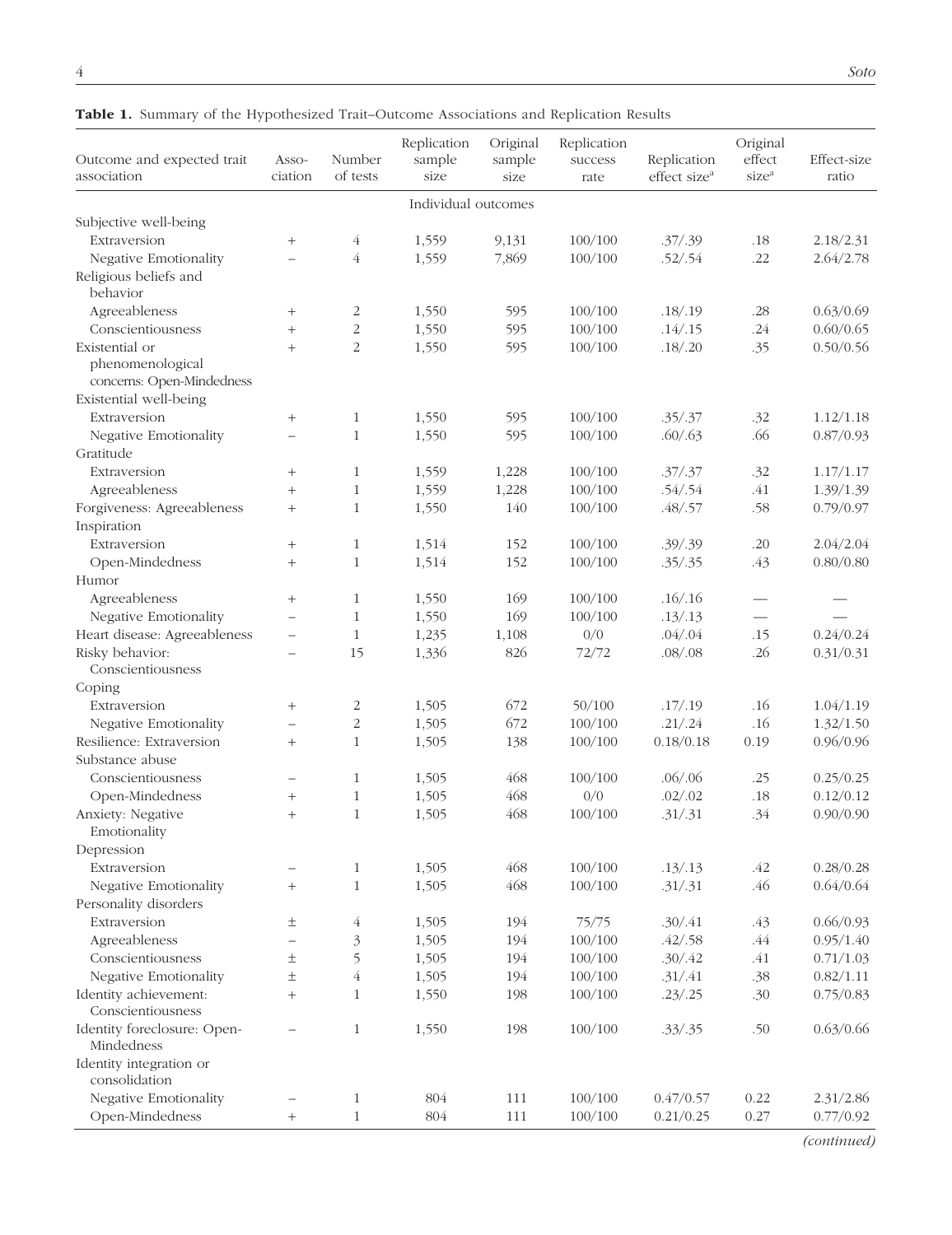## Table 1. *(continued)*

| Outcome and expected trait<br>association                                                                          | Asso-<br>ciation  | Number<br>of tests | Replication<br>sample<br>size | Original<br>sample<br>size | Replication<br>success<br>rate | Replication<br>effect size <sup>a</sup> | Original<br>effect<br>size <sup>a</sup> | Effect-size<br>ratio |
|--------------------------------------------------------------------------------------------------------------------|-------------------|--------------------|-------------------------------|----------------------------|--------------------------------|-----------------------------------------|-----------------------------------------|----------------------|
| Ethnic-culture identification<br>(for minorities):<br>Conscientiousness<br>Majority-culture<br>identification (for | $^{+}$            | $\mathbf{1}$       | 181                           | 164                        | 100/100                        | 0.18/0.18                               | 0.20                                    | 0.91/0.91            |
| minorities)                                                                                                        |                   |                    |                               |                            |                                |                                         |                                         |                      |
| Extraversion                                                                                                       | $\! + \!\!\!\!$   | $\mathbf{1}$       | 181                           | 164                        | 0/0                            | 0.10/0.10                               | 0.35                                    | 0.28/0.28            |
| Open-Mindedness                                                                                                    | $^{+}$            | $\mathbf{1}$       | 181                           | 164                        | 0/0                            | 0.12/0.12                               | 0.28                                    | 0.41/0.41            |
|                                                                                                                    |                   |                    | Interpersonal outcomes        |                            |                                |                                         |                                         |                      |
| Family satisfaction                                                                                                |                   |                    |                               |                            |                                |                                         |                                         |                      |
| Conscientiousness                                                                                                  | $\! + \!\!\!\!$   | $\overline{c}$     | 1,466                         | 980                        | 0/0                            | $-0.07/-0.08$                           | 0.11                                    | $-0.69/-0.77$        |
| Negative Emotionality                                                                                              |                   | $\mathbf{1}$       | 1,489                         | 980                        | 100/100                        | 0.17/0.19                               | 0.10                                    | 1.74/1.89            |
| Peers' acceptance and<br>friendship: Extraversion                                                                  | $^{+}$            | $\mathbf{1}$       | 1,549                         | 418                        | 100/100                        | .35/.35                                 | .41                                     | 0.84/0.84            |
| Dating variety: Extraversion                                                                                       | $\! + \!\!\!\!$   | $\mathbf{1}$       | 1,284                         | 418                        | 100/100                        | .12/.12                                 | .17                                     | 0.73/0.73            |
| Attractiveness: Extraversion                                                                                       | $^{+}$            | $\mathbf{1}$       | 1,550                         | 418                        | 100/100                        | .33/.33                                 | .24                                     | 1.39/1.39            |
| Peer status: Extraversion                                                                                          | $^{+}$            | $\overline{2}$     | 775                           | 37                         | 100/100                        | .39/.39                                 | .41                                     | 0.93/0.93            |
| Peer status (men): Negative<br>Emotionality<br>Romantic satisfaction                                               |                   | $\mathbf{1}$       | 749                           | 42                         | 100/100                        | .31/.31                                 | .43                                     | 0.69/0.69            |
| Extraversion                                                                                                       | $\! + \!\!\!\!$   | $\overline{c}$     | 795                           | 210                        | 100/100                        | .15/.18                                 | .28                                     | 0.53/0.63            |
| Negative Emotionality                                                                                              |                   | $\overline{2}$     | 795                           | 210                        | 100/100                        | .20/.23                                 | .32                                     | 0.62/0.73            |
| Romantic satisfaction (dating<br>couples)                                                                          |                   |                    |                               |                            |                                |                                         |                                         |                      |
| Agreeableness                                                                                                      | $^{+}$            | $\mathbf{1}$       | 757                           | 272                        | 100/100                        | .18/.22                                 | .35                                     | 0.51/0.63            |
| Conscientiousness                                                                                                  | $^{+}$            | $\mathbf{1}$       | 757                           | 272                        | 100/100                        | .16/.19                                 | .35                                     | 0.44/0.53            |
| Romantic conflict: Negative<br>Emotionality                                                                        | $^{+}$            | $\mathbf{1}$       | 1,154                         | 712                        | 0/0                            | .01/.01                                 | .32                                     | 0.02/0.02            |
| Romantic abuse: Negative<br>Emotionality                                                                           | $^{+}$            | $\mathbf{1}$       | 1,154                         | 712                        | 100/100                        | .09/.09                                 | .25                                     | 0.35/0.37            |
| Romantic dissolution:<br>Negative Emotionality                                                                     | $^{+}$            | $\mathbf{1}$       | 1,098                         |                            | 100/100                        | .10/.10                                 | .21                                     | 0.45/0.45            |
|                                                                                                                    |                   |                    | Social-institutional outcomes |                            |                                |                                         |                                         |                      |
| Investigative occupational<br>interests: Open-Mindedness                                                           | $^{+}$            | $\mathbf{1}$       | 1,503                         | 725                        | 100/100                        | .15/.16                                 | .25                                     | 0.58/0.63            |
| Artistic occupational<br>interests: Open-<br>Mindedness                                                            | $^+$              | 1                  | 1,503                         | 725                        | 100/100                        | .41/.43                                 | .30                                     | 1.39/1.51            |
| Social occupational interests:<br>Extraversion                                                                     | $^{+}$            | $\mathbf{1}$       | 1,503                         | 725                        | 100/100                        | .15/.17                                 | .16                                     | 0.96/1.05            |
| Enterprising occupational<br>interests                                                                             |                   |                    |                               |                            |                                |                                         |                                         |                      |
| Agreeableness                                                                                                      | $^{+}$            | $\mathbf{1}$       | 1,503                         | 725                        | 100/100                        | .08/.09                                 | .11                                     | 0.77/0.84            |
| Extraversion                                                                                                       | $\ddot{}$         | $\mathbf{1}$       | 1,503                         | 725                        | 100/100                        | .18/.20                                 | .16                                     | 1.14/1.23            |
| Occupational performance:<br>Conscientiousness                                                                     |                   | $\mathfrak{Z}$     | 829                           | 2,058                      | 33/33                          | .03/.03                                 | .11                                     | 0.31/0.31            |
| Occupational satisfaction                                                                                          |                   |                    |                               |                            |                                |                                         |                                         |                      |
| Extraversion                                                                                                       | $^{+}$            | $\mathbf{1}$       | 747                           | 12,023                     | 100/100                        | .19/.21                                 | .18                                     | 1.09/1.17            |
| Negative Emotionality<br>Occupational commitment                                                                   |                   | $\mathbf{1}$       | 747                           | 13,500                     | 100/100                        | .17/.18                                 | .23                                     | 0.72/0.77            |
| Extraversion                                                                                                       | $^{+}$            | $\mathbf{1}$       | 748                           | 492                        | 100/100                        | .32/.32                                 | .17                                     | 1.96/1.96            |
| Negative Emotionality                                                                                              | $\qquad \qquad -$ | $\,1\,$            | 748                           | 713                        | 100/100                        | .26/.26                                 | .19                                     | 1.38/1.38            |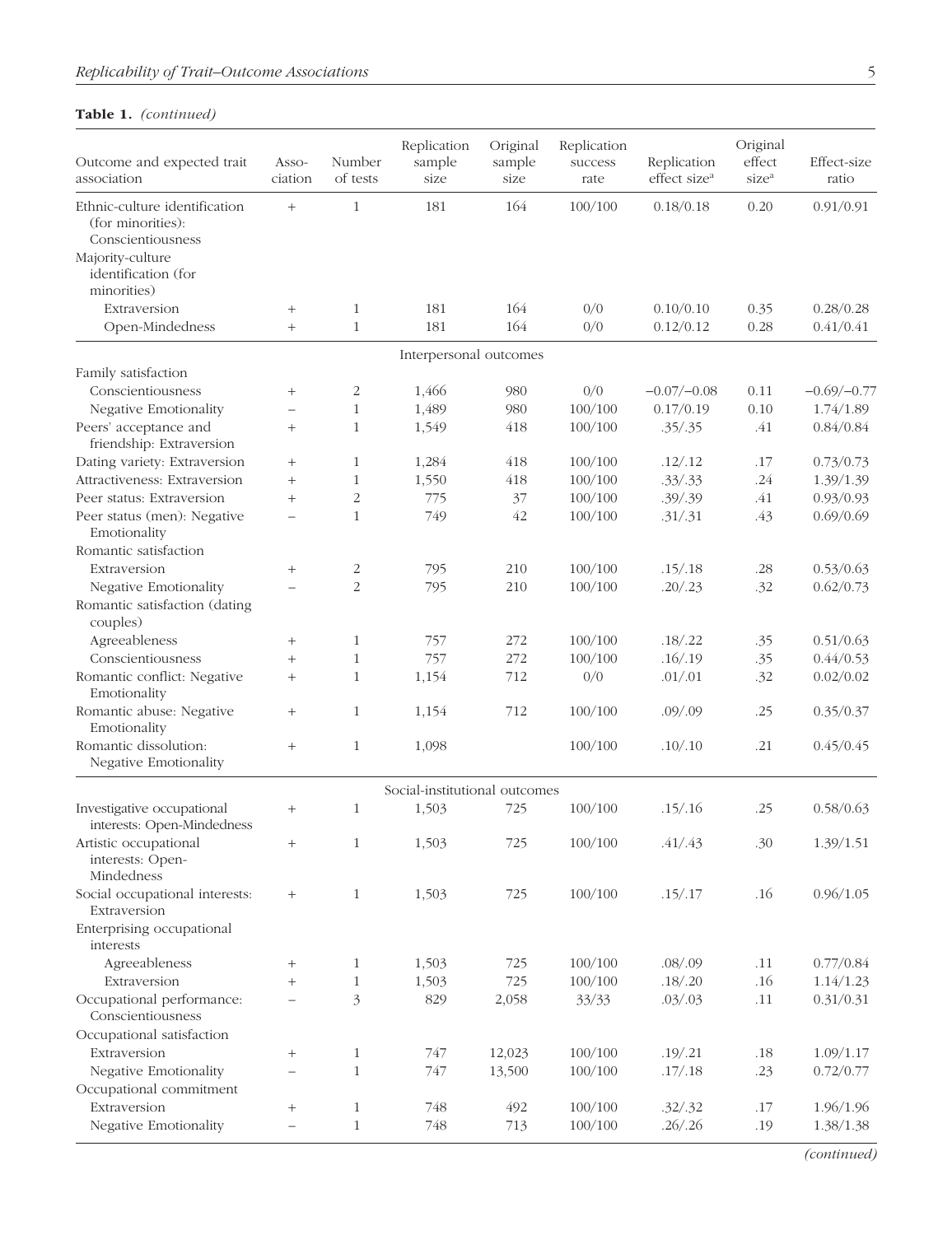Table 1. *(continued)*

| Outcome and expected trait<br>association       | Asso-<br>ciation         | Number<br>of tests | Replication<br>sample<br>size | Original<br>sample<br>size | Replication<br>success<br>rate | Replication<br>effect size <sup>a</sup> | Original<br>effect<br>size <sup>a</sup> | Effect-size<br>ratio |
|-------------------------------------------------|--------------------------|--------------------|-------------------------------|----------------------------|--------------------------------|-----------------------------------------|-----------------------------------------|----------------------|
| <b>Extrinsic</b> success                        |                          |                    |                               |                            |                                |                                         |                                         |                      |
| Agreeableness                                   | $\qquad \qquad -$        | 1                  | 481                           | 194                        | 100/100                        | 0.15/0.15                               | 0.24                                    | 0.63/0.63            |
| Conscientiousness                               | $\qquad \qquad +$        | $\mathbf{1}$       | 481                           | 194                        | 0/0                            | $-.07/-.07$                             | .50                                     | $-0.13/-0.13$        |
| Negative Emotionality                           |                          | $\mathbf{1}$       | 481                           | 194                        | 100/100                        | .10/.10                                 | .34                                     | 0.28/0.28            |
| Intrinsic success                               |                          |                    |                               |                            |                                |                                         |                                         |                      |
| Conscientiousness                               |                          | $\mathbf{1}$       | 512                           | 194                        | 100/100                        | .24/.25                                 | .20                                     | 1.22/1.25            |
| Negative Emotionality                           |                          | 1                  | 512                           | 194                        | 100/100                        | .31/.32                                 | .26                                     | 1.20/1.24            |
| Job attainment: Agreeableness                   | $^{+}$                   | 1                  | 838                           | 859                        | 0/0                            | $-.02/-.02$                             | .19                                     | $-0.09/-0.09$        |
| Occupational involvement:<br>Extraversion       | $^{+}$                   | $\mathbf{1}$       | 944                           | 859                        | 100/100                        | .17/.17                                 | .18                                     | 0.93/0.95            |
| Financial security: Negative<br>Emotionality    | $\overline{\phantom{0}}$ | $\mathbf{1}$       | 944                           | 859                        | 100/100                        | .33/.33                                 | .22                                     | 1.52/1.52            |
| Right-wing authoritarianism:<br>Open-Mindedness | $\overline{\phantom{0}}$ | $\mathbf{1}$       | 1,549                         | 424                        | 100/100                        | .29/.32                                 | .35                                     | 0.80/0.92            |
| Conservatism                                    |                          |                    |                               |                            |                                |                                         |                                         |                      |
| Conscientiousness                               |                          | $\mathbf{1}$       | 1,559                         | 93                         | 100/100                        | .14/.18                                 | .24                                     | 0.56/0.75            |
| Open-Mindedness                                 |                          | $\mathbf{1}$       | 1,550                         | 1,648                      | 100/100                        | .17/.25                                 | .34                                     | 0.49/0.74            |
| Volunteerism                                    |                          |                    |                               |                            |                                |                                         |                                         |                      |
| Extraversion                                    | $^{+}$                   | $\mathbf{1}$       | 1,504                         | 796                        | 100/100                        | .20/.20                                 | .14                                     | 1.41/1.41            |
| Agreeableness                                   | $^{+}$                   | $\mathbf{1}$       | 1,504                         | 796                        | 100/100                        | .17/.17                                 | .23                                     | 0.74/0.74            |
| Leadership                                      |                          |                    |                               |                            |                                |                                         |                                         |                      |
| Extraversion                                    | $^{+}$                   | $\mathbf{1}$       | 747                           | 169                        | 100/100                        | .45/.47                                 | .22                                     | 2.16/2.28            |
| Agreeableness                                   | $^{+}$                   | $\mathbf{1}$       | 747                           | 169                        | 100/100                        | .27/.28                                 | .27                                     | 1.00/1.05            |
| Antisocial behavior                             |                          |                    |                               |                            |                                |                                         |                                         |                      |
| Conscientiousness                               | $\qquad \qquad -$        | $\mathbf{1}$       | 1,550                         | 187                        | 100/100                        | .26/.29                                 | .28                                     | 0.92/1.04            |
| Negative Emotionality                           | $^{+}$                   | $\mathbf{1}$       | 1,550                         | 187                        | 100/100                        | .06/.07                                 | .28                                     | 0.20/0.23            |
| Criminal behavior                               |                          |                    |                               |                            |                                |                                         |                                         |                      |
| Agreeableness                                   | $\overline{\phantom{0}}$ | $\mathbf 1$        | 1,550                         | 197                        | 100/100                        | .23/.23                                 | .20                                     | 1.14/1.17            |
| Conscientiousness                               | $\equiv$                 | $\mathbf{1}$       | 1,550                         | 197                        | 100/100                        | .18/.19                                 | .31                                     | 0.58/0.59            |

Note: Symbols in the association column indicate whether the hypothesized association was positive (+), negative (-), or both ( $\pm$ ). In the columns showing replication success rate, replication effect size, and effect-size ratio, values to the left of the slash represent the observed trait–outcome associations, and values to the right of the slash represent the corrected associations. All effect sizes are oriented so that positive values represent effects in the hypothesized direction. For outcomes that include multiple suboutcomes or subsamples, results are aggregated within each outcome. Mean effect sizes and effect-size ratios were computed using Fisher's *r-*to-*z* transformation.

a All effect sizes in these two columns are expressed either as standardized regression coefficients (values with leading zeroes) or correlations (values without leading zeroes). The effect sizes for risky behavior are *r*-transformed averages of *z*-transformed standardized regression coefficients and correlations.

conducted two key sets of planned analyses and one set of exploratory analyses. The first set attempted to replicate each of the 78 hypothesized trait–outcome associations. The second set aggregated the results of these 78 replication attempts to estimate the overall replicability of the personality-outcome literature. We examined replicability in terms of both statistical significance and effect size, using Pearson's *r* (or standardized regression coefficients when the original results could not be converted to *r*s) as our common effect-size metric and using Fisher's *r*-to*-z* transformation to aggregate effects. In the final set of analyses, we searched for predictors of replicability by correlating indicators of replication success with characteristics of the original study and replication attempt.

## **Results**

## *Testing the hypothesized trait–outcome associations*

Did the trait–outcome associations replicate? Our first set of planned analyses attempted to replicate each of the 78 hypothesized associations. For each association, we conducted a preregistered analysis specified to parallel the original study. For outcomes that included multiple suboutcomes or subsamples, we conducted a separate analysis for each component then aggregated these results (e.g., effect size, number of statistically significant results) to the outcome level. For analyses involving outcome measures that had been abbreviated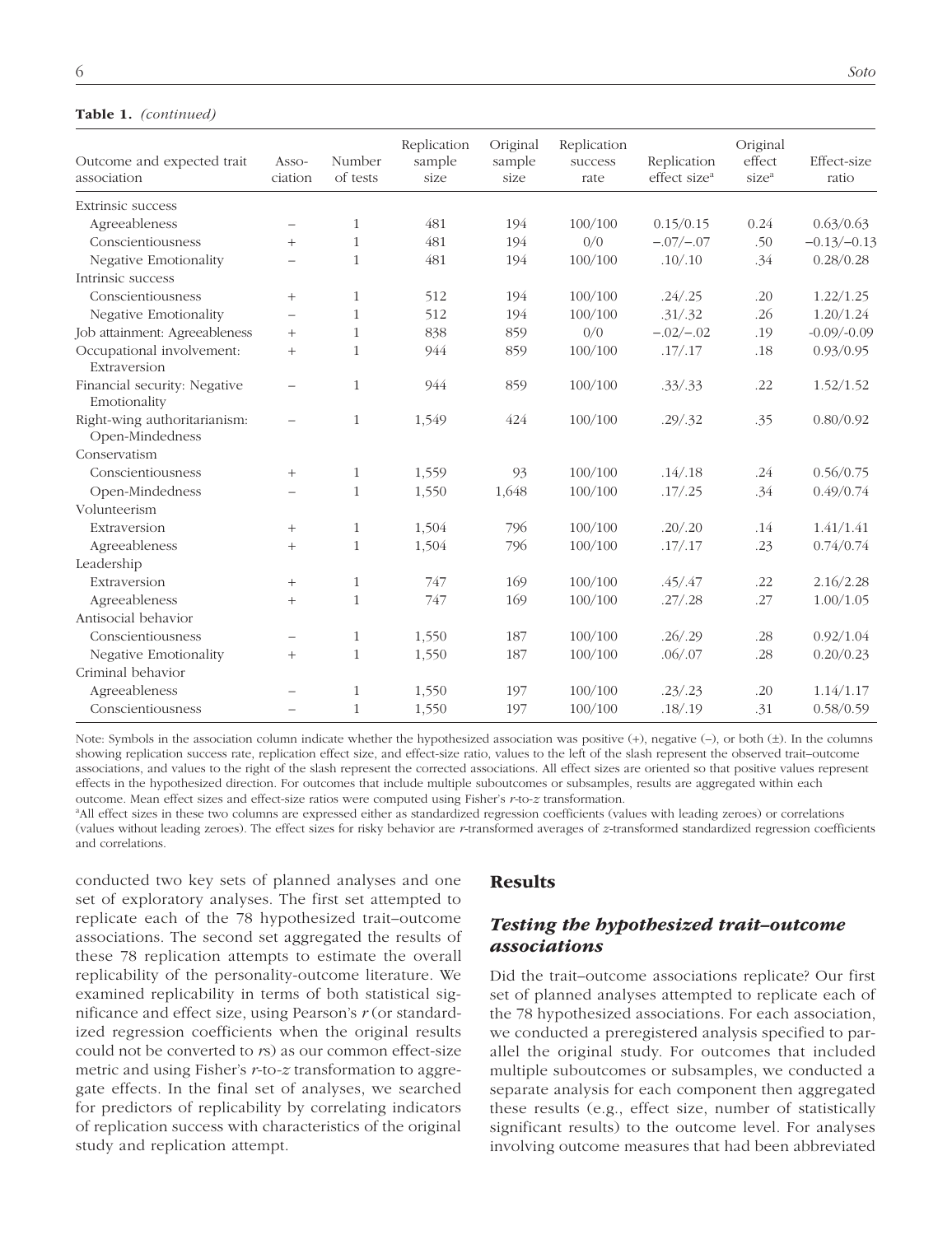to conserve assessment time, we computed the observed trait–outcome associations and also estimated the associations that would be expected if the outcome measure had not been abbreviated. Specifically, we used the Spearman-Brown prediction formula and Spearman disattenuation formula to estimate the trait–outcome associations that would be expected if our outcome measure had used the same number of items or indicators as in the original study (Lord & Novick, 1968). These corrected associations address the possibility that some failures to replicate could simply reflect the attenuated reliability and validity of the abbreviated measures.

Table 1 presents the basic results of these analyses, including the number of significance tests conducted for each hypothesized association, the mean sample size, the proportion of tests that were statistically significant (i.e., two-tailed  $p < .05$ ) in the hypothesized direction, the mean original effect size, the mean replication effect size, and the ratio of the replication effect size to the original effect size. To check the robustness of these results to variations in sample size, we calculated the replication success rates that would be expected using different sample sizes (see Table 2): the sample size used in the original study, a sample size 2.5 times as large as in the original study (as recommended by Simonsohn, 2015), and a sample size with 80% power to detect the original effect size (a heuristic that is often used to plan follow-up studies). More detailed information about all of these analyses, including complete results by suboutcome and subsample, is available at [https://osf.io/mc3z7.](https://osf.io/mc3z7)

The results shown in Tables 1 and 2 indicate that many of the 78 replication attempts obtained statistically significant support for the hypothesized associations, with effect sizes comparable to the original results. However, these tables also suggest substantial variability in the results of the replication attempts, in terms of both statistical significance and effect size.

### *Testing overall replicability*

How replicable is the personality-outcome literature overall? Our second set of planned analyses addressed this question by aggregating the results of the 78 replication attempts summarized in Table 1. These analyses compared the results of the LOOPR Project with two benchmarks: (a) the results that would be expected if all of the original findings represented true effects (i.e., if the personality-outcome literature did not include any false-positive results) and (b) the results of the RPP, a previous large-scale replication project conducted to estimate the overall replicability of psychological science (Open Science Collaboration, 2015).<sup>2</sup>

We began by examining the rate of successful replication, defined simply as the proportion of replication attempts that yielded statistically significant results in the hypothesized direction. The results of this analysis are presented in Figure 1. Across the 76 trait–outcome associations with an original effect size available for power analysis, the present research obtained successful replication rates of 87.2% (66.3 successes; 95% confidence interval, or  $CI = [79.7\%, 94.7\%]$  in tests of the observed associations and 87.9% (66.8 successes; 95%  $CI = [80.6\%, 95.2\%]$  after partially correcting for the unreliability of abbreviated outcome measures. These success rates were significantly lower than the rate of 99.3% (75.5 successes; 95% CI = [97.4%, 100.0%]) expected from power analyses of the original effect sizes and replication sample sizes—for observed associations,  $\chi^2(1, N = 152) = 8.79$ ,  $p = .003$ ; for corrected associations,  $\chi^2(1, N = 152) = 8.23, p = .004$ . However, they were significantly higher than the success rate of 36.1% (35 successes in 97 attempts; 95% CI = [26.5%, 45.6%]) obtained in the RPP—for observed associations,  $\chi^2(1, N = 173) = 45.96, p < .001$ ; for corrected associations,  $\chi^2(1, N = 173) = 47.25, p < .001$ . These significant differences from the RPP also held for the complete set of 78 trait–outcome associations, with success rates of 87.6% (68.3 successes; 95% CI = [80.2%, 94.9%]) for the observed associations and 88.2% (68.8 successes; 95%  $CI = [81.1\%, 95.4\%]$  for the corrected associations—for observed associations,  $\chi^2(1, N = 175) = 47.39, p < .001;$ for corrected associations,  $\chi^2(1, N = 175) = 48.69$ ,  $p <$ .001.

The results presented in Table 2 indicate that these findings were also fairly robust to variations in sample size. Specifically, the expected replication success rates would be 80.9% (60.7 successes in 75 attempts; 95%  $CI = [72.0\%, 89.8\%]$  when using the same sample size as in the original study,<sup>3</sup> 89.1% (66.8 successes in 75 attempts;  $95\%$  CI =  $[82.0\%, 96.1\%]$  when using a sample size 2.5 times as large as the original study, and 59.9% (45.5 successes in 76 attempts; 95% CI = [48.9%, 70.9%]) when using a sample size that provides 80% statistical power to detect the original effect. After we partially corrected them for unreliability, these expected success rates were 80.9% (60.7 successes; 95% CI = [72.0%, 89.8%]), 89.7% (67.3 successes; 95% CI = [82.9%, 96.6%]), and 64.1% (48.7 successes; 95% CI = [53.3%, 74.9%]), respectively. All of these success rates were significantly lower than would be expected from power analyses all  $\chi^2(1, Ns = 150-174)s \ge 4.77, p \le .029$ —but significantly higher than those obtained in the RPP—all  $\chi^2(1)$ , *N*s = 150–174)s ≥ 9.71, *p* ≤ .002.

Next, we examined the frequency with which the replication attempts obtained a trait–outcome association weaker than the corresponding original effect or not in the expected direction. Across the 76 trait– outcome associations with an original effect size available for comparison, the observed replication effect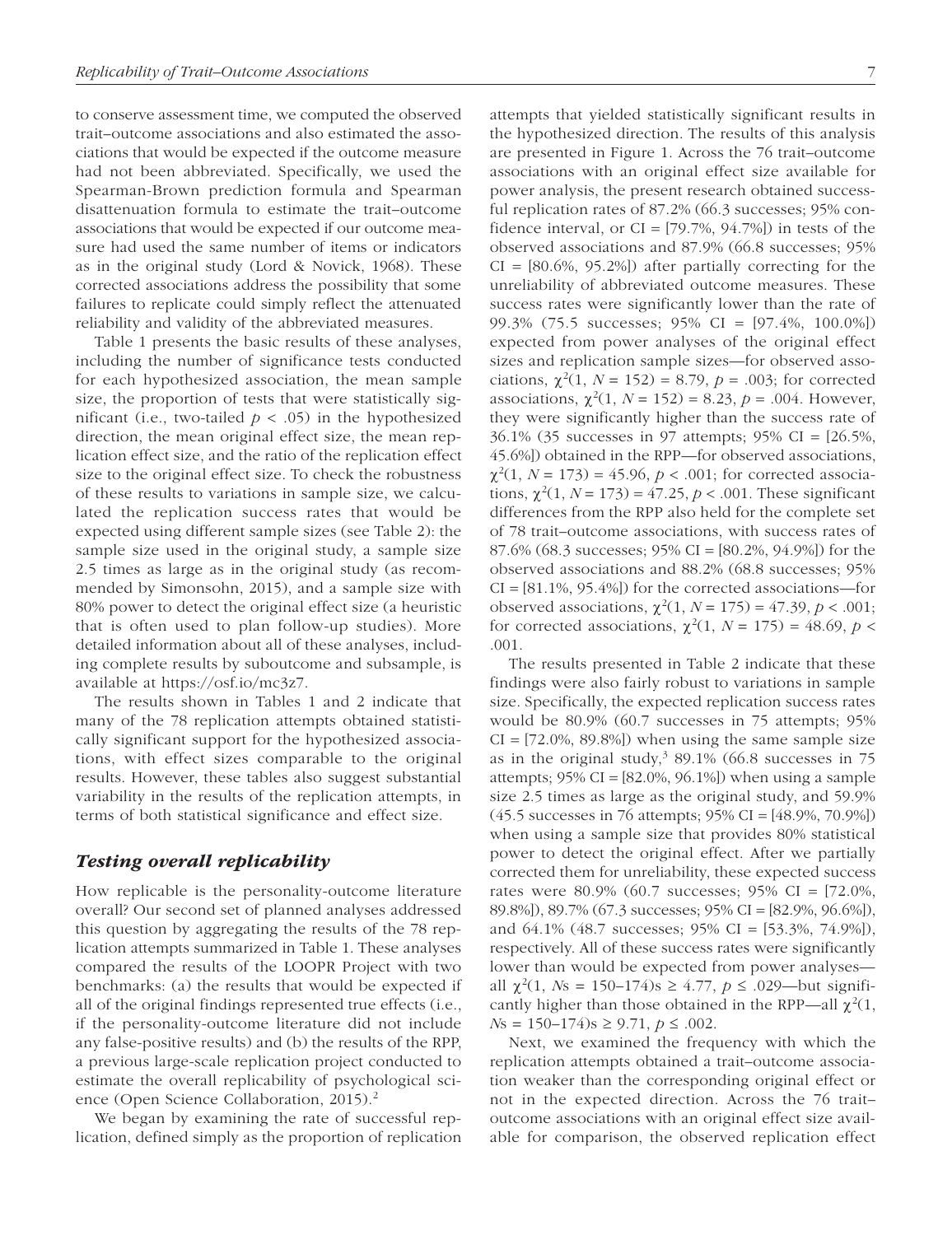### Table 2. Obtained and Expected Replication Success Rates for Varying Sample Sizes

|                                                               |                          |                               |                            | Replication success rate |                                         |                                  |
|---------------------------------------------------------------|--------------------------|-------------------------------|----------------------------|--------------------------|-----------------------------------------|----------------------------------|
| Outcome and expected trait association                        | Asso-<br>ciation         | Number<br>of tests            | Replication<br>sample size | Original<br>sample size  | Original<br>sample<br>size $\times$ 2.5 | Sample<br>size with<br>80% power |
|                                                               |                          | Individual outcomes           |                            |                          |                                         |                                  |
| Subjective well-being                                         |                          |                               |                            |                          |                                         |                                  |
| Extraversion                                                  | $+$                      | $\overline{4}$                | 100/100                    | 100/100                  | 100/100                                 | 100/100                          |
| Negative Emotionality                                         |                          | $\overline{4}$                | 100/100                    | 100/100                  | 100/100                                 | 100/100                          |
| Religious beliefs and behavior                                |                          |                               |                            |                          |                                         |                                  |
| Agreeableness                                                 | $\! + \!\!\!\!$          | $\overline{2}$                | 100/100                    | 100/100                  | 100/100                                 | 50/50                            |
| Conscientiousness                                             | $^{+}$                   | $\overline{2}$                | 100/100                    | 100/100                  | 100/100                                 | 50/50                            |
| Existential or phenomenological concerns: Open-<br>Mindedness | $^{+}$                   | $\overline{2}$                | 100/100                    | 100/100                  | 100/100                                 | 0/0                              |
| Existential well-being                                        |                          |                               |                            |                          |                                         |                                  |
| Extraversion                                                  | $^{+}$                   | $\mathbf{1}$                  | 100/100                    | 100/100                  | 100/100                                 | 100/100                          |
| Negative Emotionality                                         |                          | $\mathbf 1$                   | 100/100                    | 100/100                  | 100/100                                 | 100/100                          |
| Gratitude                                                     |                          |                               |                            |                          |                                         |                                  |
| Extraversion                                                  | $^{+}$                   | $\mathbf{1}$                  | 100/100                    | 100/100                  | 100/100                                 | 100/100                          |
| Agreeableness                                                 | $^{+}$                   | $\mathbf{1}$                  | 100/100                    | 100/100                  | 100/100                                 | 100/100                          |
| Forgiveness: Agreeableness                                    | $^{+}$                   | $\mathbf{1}$                  | 100/100                    | 100/100                  | 100/100                                 | 100/100                          |
| Inspiration                                                   |                          |                               |                            |                          |                                         |                                  |
| Extraversion                                                  | $^{+}$                   | $\mathbf{1}$                  | 100/100                    | 100/100                  | 100/100                                 | 100/100                          |
| Open-Mindedness                                               | $^{+}$                   | 1                             | 100/100                    | 100/100                  | 100/100                                 | 100/100                          |
| Humor                                                         |                          |                               |                            |                          |                                         |                                  |
| Agreeableness                                                 | $^{+}$                   | $\mathbf{1}$                  | 100/100                    | 100/100                  | 100/100                                 |                                  |
| Negative Emotionality                                         |                          | $\mathbf{1}$                  | 100/100                    | 0/0                      | 100/100                                 |                                  |
| Heart disease: Agreeableness                                  |                          | $\mathbf{1}$                  | 0/0                        | 0/0                      | 0/0                                     | 0/0                              |
| Risky behavior: Conscientiousness                             |                          | 15                            | 72/72                      | 61/61                    | 89/89                                   | 33/33                            |
| Coping                                                        |                          |                               |                            |                          |                                         |                                  |
| Extraversion                                                  | $^{+}$                   | $\overline{2}$                | 50/100                     | 50/50                    | 50/100                                  | 50/50                            |
| Negative Emotionality                                         |                          | $\overline{2}$                | 100/100                    | 100/100                  | 100/100                                 | 100/100                          |
| Resilience: Extraversion                                      | $^{+}$                   | $\mathbf{1}$                  | 100/100                    | 100/100                  | 100/100                                 | 100/100                          |
| Substance abuse                                               |                          |                               |                            |                          |                                         |                                  |
| Conscientiousness                                             | $\overline{\phantom{0}}$ | $\mathbf{1}$                  | 100/100                    | 0/0                      | 100/100                                 | 0/0                              |
| Open-Mindedness                                               | $\! + \!\!\!\!$          | 1                             | 0/0                        | 0/0                      | 0/0                                     | 0/0                              |
| Anxiety: Negative Emotionality                                | $^{+}$                   | 1                             | 100/100                    | 100/100                  | 100/100                                 | 100/100                          |
| Depression                                                    |                          |                               |                            |                          |                                         |                                  |
| Extraversion                                                  |                          | 1                             | 100/100                    | 100/100                  | 100/100                                 | 0/0                              |
| Negative Emotionality                                         | $\! + \!\!\!\!$          | $\mathbf{1}$                  | 100/100                    | 100/100                  | 100/100                                 | 0/0                              |
| Personality disorders                                         |                          |                               |                            |                          |                                         |                                  |
| Extraversion                                                  | 土                        | 4                             | 75/75                      | 75/75                    | 75/75                                   | 25/75                            |
| Agreeableness                                                 | $\overline{\phantom{0}}$ | $\mathfrak{Z}_{\mathfrak{D}}$ | 100/100                    | 100/100                  | 100/100                                 | 100/100                          |
| Conscientiousness                                             | 土                        | 5                             | 100/100                    | 100/100                  | 100/100                                 | 60/80                            |
| Negative Emotionality                                         | $\pm$                    | $\overline{4}$                | 100/100                    | 100/100                  | 100/100                                 | 50/100                           |
| Identity achievement: Conscientiousness                       | $^{+}$                   | 1                             | 100/100                    | 100/100                  | 100/100                                 | 100/100                          |
| Identity foreclosure: Open-Mindedness                         |                          | $\mathbf{1}$                  | 100/100                    | 100/100                  | 100/100                                 | 0/0                              |
| Identity integration or consolidation                         |                          |                               |                            |                          |                                         |                                  |
| Negative Emotionality                                         | —                        | $\mathbf{1}$                  | 100/100                    | 100/100                  | 100/100                                 | 100/100                          |
| Open-Mindedness                                               | $\! + \!\!\!\!$          | $\mathbf 1$                   | 100/100                    | 100/100                  | 100/100                                 | 100/100                          |
| Ethnic-culture identification (for minorities):               | $\! + \!\!\!\!$          | $\mathbf{1}$                  | 100/100                    | 100/100                  | 100/100                                 | 100/100                          |
| Conscientiousness                                             |                          |                               |                            |                          |                                         |                                  |
| Majority-culture identification (for minorities)              |                          |                               |                            |                          |                                         |                                  |
| Extraversion                                                  | $^{+}$                   | 1                             | 0/0                        | 0/0                      | 100/100                                 | 0/0                              |
| Open-Mindedness                                               | $\! + \!\!\!\!$          | $\mathbf{1}$                  | $0/0$                      | $0/0$                    | 100/100                                 | $0/0$                            |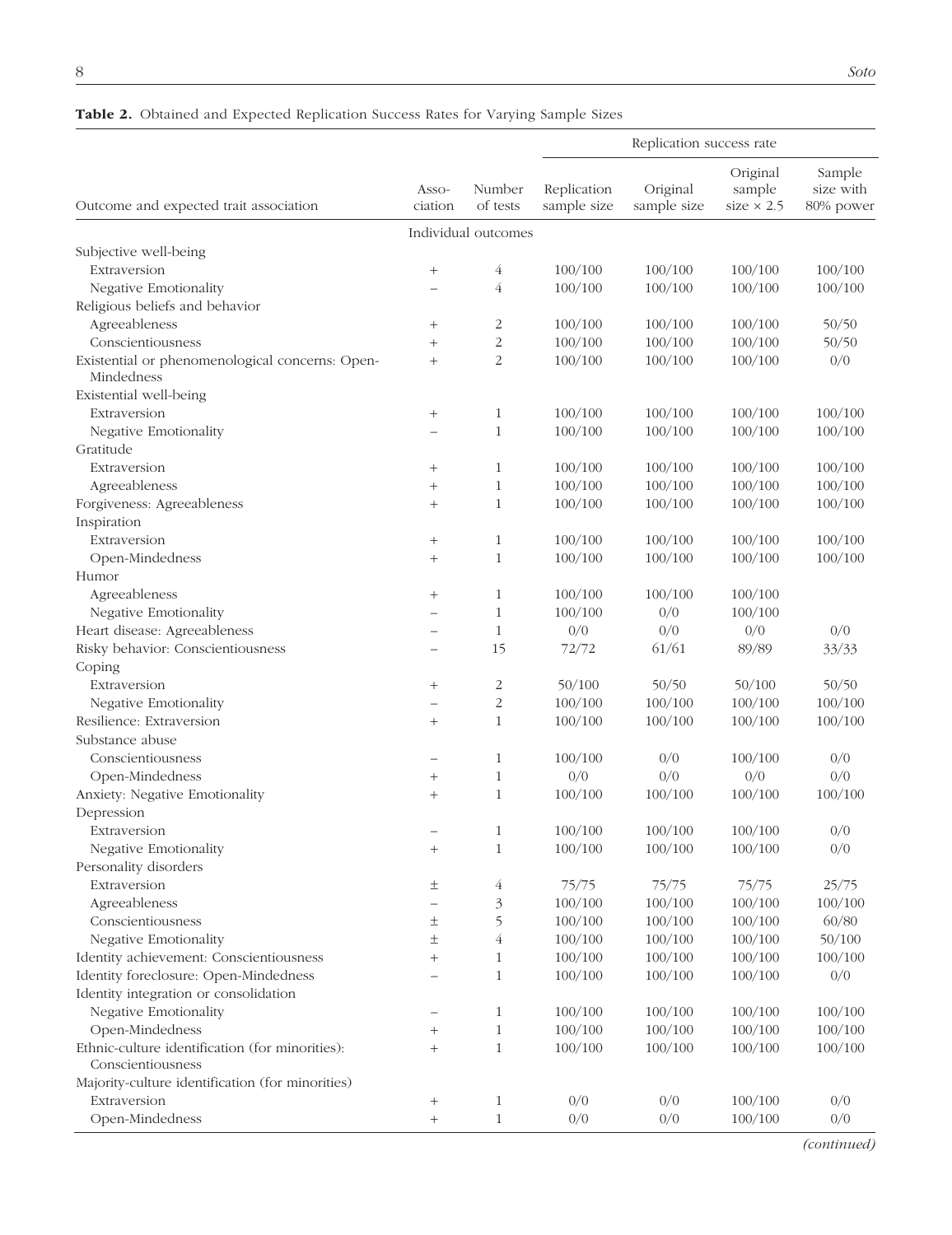## Table 2. *(continued)*

| Sample<br>Original<br>sample<br>size with<br>Number<br>Replication<br>Original<br>Asso-<br>of tests<br>sample size<br>sample size<br>size $\times$ 2.5<br>Outcome and expected trait association<br>ciation<br>80% power<br>Interpersonal outcomes<br>Family satisfaction<br>Conscientiousness<br>$\overline{2}$<br>0/0<br>0/0<br>0/0<br>0/0<br>$^{+}$<br>Negative Emotionality<br>$\mathbf{1}$<br>100/100<br>100/100<br>100/100<br>100/100<br>Peers' acceptance and friendship: Extraversion<br>$\mathbf{1}$<br>100/100<br>100/100<br>100/100<br>100/100<br>$^{+}$<br>Dating variety: Extraversion<br>100/100<br>100/100<br>1<br>100/100<br>100/100<br>$^{+}$<br>Attractiveness: Extraversion<br>$\mathbf{1}$<br>100/100<br>100/100<br>100/100<br>100/100<br>$^{+}$<br>$\sqrt{2}$<br>Peer status: Extraversion<br>100/100<br>100/100<br>100/100<br>100/100<br>$^{+}$<br>Peer status (men): Negative Emotionality<br>$\mathbf{1}$<br>0/0<br>100/100<br>100/100<br>100/100<br>Romantic satisfaction<br>100/100<br>100/100<br>100/100<br>50/50<br>Extraversion<br>2<br>$^{+}$<br>$\overline{2}$<br>50/50<br>Negative Emotionality<br>100/100<br>50/50<br>100/100<br>Romantic satisfaction (dating couples)<br>Agreeableness<br>100/100<br>100/100<br>100/100<br>0/0<br>1<br>$^+$<br>0/0<br>Conscientiousness<br>$\mathbf{1}$<br>100/100<br>100/100<br>100/100<br>$^{+}$<br>0/0<br>Romantic conflict: Negative Emotionality<br>$\mathbf{1}$<br>0/0<br>0/0<br>0/0<br>$^{+}$<br>Romantic abuse: Negative Emotionality<br>$\mathbf{1}$<br>100/100<br>100/100<br>100/100<br>0/0<br>$^{+}$<br>Romantic dissolution: Negative Emotionality<br>$\mathbf{1}$<br>100/100<br>0/0<br>$^{+}$ |  |
|-------------------------------------------------------------------------------------------------------------------------------------------------------------------------------------------------------------------------------------------------------------------------------------------------------------------------------------------------------------------------------------------------------------------------------------------------------------------------------------------------------------------------------------------------------------------------------------------------------------------------------------------------------------------------------------------------------------------------------------------------------------------------------------------------------------------------------------------------------------------------------------------------------------------------------------------------------------------------------------------------------------------------------------------------------------------------------------------------------------------------------------------------------------------------------------------------------------------------------------------------------------------------------------------------------------------------------------------------------------------------------------------------------------------------------------------------------------------------------------------------------------------------------------------------------------------------------------------------------------------------------------------------------------------------------|--|
|                                                                                                                                                                                                                                                                                                                                                                                                                                                                                                                                                                                                                                                                                                                                                                                                                                                                                                                                                                                                                                                                                                                                                                                                                                                                                                                                                                                                                                                                                                                                                                                                                                                                               |  |
|                                                                                                                                                                                                                                                                                                                                                                                                                                                                                                                                                                                                                                                                                                                                                                                                                                                                                                                                                                                                                                                                                                                                                                                                                                                                                                                                                                                                                                                                                                                                                                                                                                                                               |  |
|                                                                                                                                                                                                                                                                                                                                                                                                                                                                                                                                                                                                                                                                                                                                                                                                                                                                                                                                                                                                                                                                                                                                                                                                                                                                                                                                                                                                                                                                                                                                                                                                                                                                               |  |
|                                                                                                                                                                                                                                                                                                                                                                                                                                                                                                                                                                                                                                                                                                                                                                                                                                                                                                                                                                                                                                                                                                                                                                                                                                                                                                                                                                                                                                                                                                                                                                                                                                                                               |  |
|                                                                                                                                                                                                                                                                                                                                                                                                                                                                                                                                                                                                                                                                                                                                                                                                                                                                                                                                                                                                                                                                                                                                                                                                                                                                                                                                                                                                                                                                                                                                                                                                                                                                               |  |
|                                                                                                                                                                                                                                                                                                                                                                                                                                                                                                                                                                                                                                                                                                                                                                                                                                                                                                                                                                                                                                                                                                                                                                                                                                                                                                                                                                                                                                                                                                                                                                                                                                                                               |  |
|                                                                                                                                                                                                                                                                                                                                                                                                                                                                                                                                                                                                                                                                                                                                                                                                                                                                                                                                                                                                                                                                                                                                                                                                                                                                                                                                                                                                                                                                                                                                                                                                                                                                               |  |
|                                                                                                                                                                                                                                                                                                                                                                                                                                                                                                                                                                                                                                                                                                                                                                                                                                                                                                                                                                                                                                                                                                                                                                                                                                                                                                                                                                                                                                                                                                                                                                                                                                                                               |  |
|                                                                                                                                                                                                                                                                                                                                                                                                                                                                                                                                                                                                                                                                                                                                                                                                                                                                                                                                                                                                                                                                                                                                                                                                                                                                                                                                                                                                                                                                                                                                                                                                                                                                               |  |
|                                                                                                                                                                                                                                                                                                                                                                                                                                                                                                                                                                                                                                                                                                                                                                                                                                                                                                                                                                                                                                                                                                                                                                                                                                                                                                                                                                                                                                                                                                                                                                                                                                                                               |  |
|                                                                                                                                                                                                                                                                                                                                                                                                                                                                                                                                                                                                                                                                                                                                                                                                                                                                                                                                                                                                                                                                                                                                                                                                                                                                                                                                                                                                                                                                                                                                                                                                                                                                               |  |
|                                                                                                                                                                                                                                                                                                                                                                                                                                                                                                                                                                                                                                                                                                                                                                                                                                                                                                                                                                                                                                                                                                                                                                                                                                                                                                                                                                                                                                                                                                                                                                                                                                                                               |  |
|                                                                                                                                                                                                                                                                                                                                                                                                                                                                                                                                                                                                                                                                                                                                                                                                                                                                                                                                                                                                                                                                                                                                                                                                                                                                                                                                                                                                                                                                                                                                                                                                                                                                               |  |
|                                                                                                                                                                                                                                                                                                                                                                                                                                                                                                                                                                                                                                                                                                                                                                                                                                                                                                                                                                                                                                                                                                                                                                                                                                                                                                                                                                                                                                                                                                                                                                                                                                                                               |  |
|                                                                                                                                                                                                                                                                                                                                                                                                                                                                                                                                                                                                                                                                                                                                                                                                                                                                                                                                                                                                                                                                                                                                                                                                                                                                                                                                                                                                                                                                                                                                                                                                                                                                               |  |
|                                                                                                                                                                                                                                                                                                                                                                                                                                                                                                                                                                                                                                                                                                                                                                                                                                                                                                                                                                                                                                                                                                                                                                                                                                                                                                                                                                                                                                                                                                                                                                                                                                                                               |  |
|                                                                                                                                                                                                                                                                                                                                                                                                                                                                                                                                                                                                                                                                                                                                                                                                                                                                                                                                                                                                                                                                                                                                                                                                                                                                                                                                                                                                                                                                                                                                                                                                                                                                               |  |
|                                                                                                                                                                                                                                                                                                                                                                                                                                                                                                                                                                                                                                                                                                                                                                                                                                                                                                                                                                                                                                                                                                                                                                                                                                                                                                                                                                                                                                                                                                                                                                                                                                                                               |  |
|                                                                                                                                                                                                                                                                                                                                                                                                                                                                                                                                                                                                                                                                                                                                                                                                                                                                                                                                                                                                                                                                                                                                                                                                                                                                                                                                                                                                                                                                                                                                                                                                                                                                               |  |
| Social-institutional outcomes                                                                                                                                                                                                                                                                                                                                                                                                                                                                                                                                                                                                                                                                                                                                                                                                                                                                                                                                                                                                                                                                                                                                                                                                                                                                                                                                                                                                                                                                                                                                                                                                                                                 |  |
| Investigative occupational interests: Open-<br>100/100<br>0/0<br>$\mathbf{1}$<br>100/100<br>100/100<br>$^{+}$<br>Mindedness                                                                                                                                                                                                                                                                                                                                                                                                                                                                                                                                                                                                                                                                                                                                                                                                                                                                                                                                                                                                                                                                                                                                                                                                                                                                                                                                                                                                                                                                                                                                                   |  |
| Artistic occupational interests: Open-Mindedness<br>$\mathbf{1}$<br>100/100<br>100/100<br>100/100<br>100/100<br>$^{+}$                                                                                                                                                                                                                                                                                                                                                                                                                                                                                                                                                                                                                                                                                                                                                                                                                                                                                                                                                                                                                                                                                                                                                                                                                                                                                                                                                                                                                                                                                                                                                        |  |
| Social occupational interests                                                                                                                                                                                                                                                                                                                                                                                                                                                                                                                                                                                                                                                                                                                                                                                                                                                                                                                                                                                                                                                                                                                                                                                                                                                                                                                                                                                                                                                                                                                                                                                                                                                 |  |
| Extraversion<br>100/100<br>100/100<br>100/100<br>100/100<br>1<br>$^{+}$                                                                                                                                                                                                                                                                                                                                                                                                                                                                                                                                                                                                                                                                                                                                                                                                                                                                                                                                                                                                                                                                                                                                                                                                                                                                                                                                                                                                                                                                                                                                                                                                       |  |
| Agreeableness<br>100/100<br>100/100<br>100/100<br>100/100<br>$\mathbf{1}$<br>$^{+}$                                                                                                                                                                                                                                                                                                                                                                                                                                                                                                                                                                                                                                                                                                                                                                                                                                                                                                                                                                                                                                                                                                                                                                                                                                                                                                                                                                                                                                                                                                                                                                                           |  |
| Enterprising occupational interests: Extraversion<br>$\mathbf{1}$<br>100/100<br>100/100<br>100/100<br>100/100<br>$^{+}$                                                                                                                                                                                                                                                                                                                                                                                                                                                                                                                                                                                                                                                                                                                                                                                                                                                                                                                                                                                                                                                                                                                                                                                                                                                                                                                                                                                                                                                                                                                                                       |  |
| Occupational performance: Conscientiousness<br>3<br>67/67<br>33/33<br>33/33<br>33/33                                                                                                                                                                                                                                                                                                                                                                                                                                                                                                                                                                                                                                                                                                                                                                                                                                                                                                                                                                                                                                                                                                                                                                                                                                                                                                                                                                                                                                                                                                                                                                                          |  |
| Occupational satisfaction                                                                                                                                                                                                                                                                                                                                                                                                                                                                                                                                                                                                                                                                                                                                                                                                                                                                                                                                                                                                                                                                                                                                                                                                                                                                                                                                                                                                                                                                                                                                                                                                                                                     |  |
| $\mathbf{1}$<br>100/100<br>100/100<br>100/100<br>100/100<br>Extraversion<br>$^{+}$                                                                                                                                                                                                                                                                                                                                                                                                                                                                                                                                                                                                                                                                                                                                                                                                                                                                                                                                                                                                                                                                                                                                                                                                                                                                                                                                                                                                                                                                                                                                                                                            |  |
| 100/100<br>100/100<br>100/100<br>100/100<br>Negative Emotionality<br>$\mathbf{1}$                                                                                                                                                                                                                                                                                                                                                                                                                                                                                                                                                                                                                                                                                                                                                                                                                                                                                                                                                                                                                                                                                                                                                                                                                                                                                                                                                                                                                                                                                                                                                                                             |  |
| Occupational commitment                                                                                                                                                                                                                                                                                                                                                                                                                                                                                                                                                                                                                                                                                                                                                                                                                                                                                                                                                                                                                                                                                                                                                                                                                                                                                                                                                                                                                                                                                                                                                                                                                                                       |  |
| Extraversion<br>$\mathbf{1}$<br>100/100<br>100/100<br>100/100<br>100/100<br>$^{+}$                                                                                                                                                                                                                                                                                                                                                                                                                                                                                                                                                                                                                                                                                                                                                                                                                                                                                                                                                                                                                                                                                                                                                                                                                                                                                                                                                                                                                                                                                                                                                                                            |  |
| $\mathbf{1}$<br>100/100<br>100/100<br>Negative Emotionality<br>100/100<br>100/100                                                                                                                                                                                                                                                                                                                                                                                                                                                                                                                                                                                                                                                                                                                                                                                                                                                                                                                                                                                                                                                                                                                                                                                                                                                                                                                                                                                                                                                                                                                                                                                             |  |
| Extrinsic success                                                                                                                                                                                                                                                                                                                                                                                                                                                                                                                                                                                                                                                                                                                                                                                                                                                                                                                                                                                                                                                                                                                                                                                                                                                                                                                                                                                                                                                                                                                                                                                                                                                             |  |
| 100/100<br>100/100<br>100/100<br>0/0<br>Agreeableness<br>$\mathbf{1}$                                                                                                                                                                                                                                                                                                                                                                                                                                                                                                                                                                                                                                                                                                                                                                                                                                                                                                                                                                                                                                                                                                                                                                                                                                                                                                                                                                                                                                                                                                                                                                                                         |  |
| 0/0<br>0/0<br>0/0<br>0/0<br>Conscientiousness<br>$\mathbf{1}$<br>$^{+}$                                                                                                                                                                                                                                                                                                                                                                                                                                                                                                                                                                                                                                                                                                                                                                                                                                                                                                                                                                                                                                                                                                                                                                                                                                                                                                                                                                                                                                                                                                                                                                                                       |  |
| 0/0<br>0/0<br>Negative Emotionality<br>100/100<br>100/100<br>$\mathbf{1}$                                                                                                                                                                                                                                                                                                                                                                                                                                                                                                                                                                                                                                                                                                                                                                                                                                                                                                                                                                                                                                                                                                                                                                                                                                                                                                                                                                                                                                                                                                                                                                                                     |  |
| Intrinsic success                                                                                                                                                                                                                                                                                                                                                                                                                                                                                                                                                                                                                                                                                                                                                                                                                                                                                                                                                                                                                                                                                                                                                                                                                                                                                                                                                                                                                                                                                                                                                                                                                                                             |  |
| $\mathbf{1}$<br>100/100<br>Conscientiousness<br>100/100<br>100/100<br>100/100<br>$^{+}$                                                                                                                                                                                                                                                                                                                                                                                                                                                                                                                                                                                                                                                                                                                                                                                                                                                                                                                                                                                                                                                                                                                                                                                                                                                                                                                                                                                                                                                                                                                                                                                       |  |
| Negative Emotionality<br>100/100<br>100/100<br>$\mathbf{1}$<br>100/100<br>100/100                                                                                                                                                                                                                                                                                                                                                                                                                                                                                                                                                                                                                                                                                                                                                                                                                                                                                                                                                                                                                                                                                                                                                                                                                                                                                                                                                                                                                                                                                                                                                                                             |  |
| Job attainment: Agreeableness<br>$\mathbf{1}$<br>0/0<br>0/0<br>0/0<br>0/0<br>$^{+}$                                                                                                                                                                                                                                                                                                                                                                                                                                                                                                                                                                                                                                                                                                                                                                                                                                                                                                                                                                                                                                                                                                                                                                                                                                                                                                                                                                                                                                                                                                                                                                                           |  |
| Occupational involvement: Extraversion<br>$\mathbf{1}$<br>100/100<br>100/100<br>100/100<br>100/100<br>$^{+}$                                                                                                                                                                                                                                                                                                                                                                                                                                                                                                                                                                                                                                                                                                                                                                                                                                                                                                                                                                                                                                                                                                                                                                                                                                                                                                                                                                                                                                                                                                                                                                  |  |
| Financial security: Negative Emotionality<br>$\mathbf{1}$<br>100/100<br>100/100<br>100/100<br>100/100                                                                                                                                                                                                                                                                                                                                                                                                                                                                                                                                                                                                                                                                                                                                                                                                                                                                                                                                                                                                                                                                                                                                                                                                                                                                                                                                                                                                                                                                                                                                                                         |  |
| Right-wing authoritarianism: Open-Mindedness<br>100/100<br>100/100<br>100/100<br>100/100<br>$\mathbf{1}$                                                                                                                                                                                                                                                                                                                                                                                                                                                                                                                                                                                                                                                                                                                                                                                                                                                                                                                                                                                                                                                                                                                                                                                                                                                                                                                                                                                                                                                                                                                                                                      |  |
| Conservatism                                                                                                                                                                                                                                                                                                                                                                                                                                                                                                                                                                                                                                                                                                                                                                                                                                                                                                                                                                                                                                                                                                                                                                                                                                                                                                                                                                                                                                                                                                                                                                                                                                                                  |  |
| 100/100<br>0/0<br>0/100<br>Conscientiousness<br>$\mathbf{1}$<br>100/100<br>$\! + \!\!\!\!$                                                                                                                                                                                                                                                                                                                                                                                                                                                                                                                                                                                                                                                                                                                                                                                                                                                                                                                                                                                                                                                                                                                                                                                                                                                                                                                                                                                                                                                                                                                                                                                    |  |
| $\mathbf{1}$<br>100/100<br>0/100<br>Open-Mindedness<br>100/100<br>100/100                                                                                                                                                                                                                                                                                                                                                                                                                                                                                                                                                                                                                                                                                                                                                                                                                                                                                                                                                                                                                                                                                                                                                                                                                                                                                                                                                                                                                                                                                                                                                                                                     |  |
| Volunteerism                                                                                                                                                                                                                                                                                                                                                                                                                                                                                                                                                                                                                                                                                                                                                                                                                                                                                                                                                                                                                                                                                                                                                                                                                                                                                                                                                                                                                                                                                                                                                                                                                                                                  |  |
| Extraversion<br>100/100<br>100/100<br>$\mathbf{1}$<br>100/100<br>100/100<br>$\! + \!\!\!\!$                                                                                                                                                                                                                                                                                                                                                                                                                                                                                                                                                                                                                                                                                                                                                                                                                                                                                                                                                                                                                                                                                                                                                                                                                                                                                                                                                                                                                                                                                                                                                                                   |  |
| Agreeableness<br>$\mathbf{1}$<br>100/100<br>100/100<br>100/100<br>100/100<br>$^{+}$                                                                                                                                                                                                                                                                                                                                                                                                                                                                                                                                                                                                                                                                                                                                                                                                                                                                                                                                                                                                                                                                                                                                                                                                                                                                                                                                                                                                                                                                                                                                                                                           |  |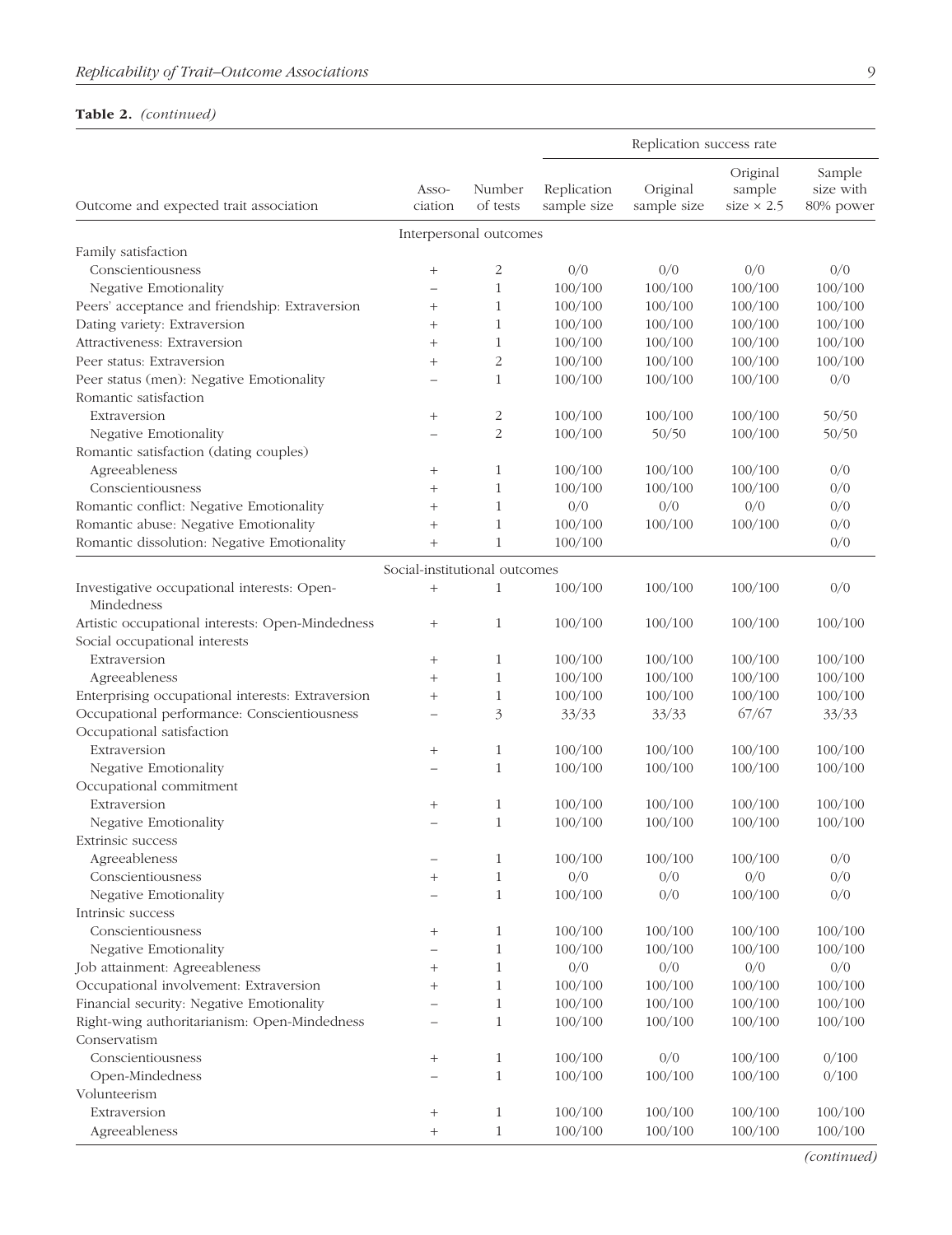#### Table 2. *(continued)*

|                                        |                  |                    |                            | Replication success rate |                                         |                                  |
|----------------------------------------|------------------|--------------------|----------------------------|--------------------------|-----------------------------------------|----------------------------------|
| Outcome and expected trait association | Asso-<br>ciation | Number<br>of tests | Replication<br>sample size | Original<br>sample size  | Original<br>sample<br>size $\times$ 2.5 | Sample<br>size with<br>80% power |
| Leadership                             |                  |                    |                            |                          |                                         |                                  |
| Extraversion                           | $+$              |                    | 100/100                    | 100/100                  | 100/100                                 | 100/100                          |
| Agreeableness                          | $+$              |                    | 100/100                    | 100/100                  | 100/100                                 | 100/100                          |
| Antisocial behavior                    |                  |                    |                            |                          |                                         |                                  |
| Conscientiousness                      |                  |                    | 100/100                    | 100/100                  | 100/100                                 | 100/100                          |
| Negative Emotionality                  | $+$              | -1                 | 100/100                    | 0/0                      | 0/0                                     | 0/0                              |
| Criminal behavior                      |                  |                    |                            |                          |                                         |                                  |
| Agreeableness                          |                  |                    | 100/100                    | 100/100                  | 100/100                                 | 100/100                          |
| Conscientiousness                      |                  | -1                 | 100/100                    | 100/100                  | 100/100                                 | 0/0                              |

Note: Symbols in the association column indicate whether the hypothesized association was positive (+), negative (–), or both (±). For replication success rates, separate columns show (from left to right) the sample size in the replication study (see Table 1), the sample size in the original study, a sample size 2.5 times as large as in the original study (Simonsohn, 2015), and the sample size required to provide 80% statistical power to detect the original effect size. Cells in which required information was not available from the original study have been left blank. Values to the left of the slash represent the observed trait–outcome associations, and values to the right of the slash represent the corrected associations. For outcomes that include multiple suboutcomes or subsamples, results are aggregated within each outcome.

was weaker than the original effect 71.1% of the time (54 cases; 95% CI = [60.9%, 81.2%]); after we ran analyses partially correcting for the unreliability of abbreviated outcome measures, the rate was 63.2% (48 cases; 95% CI = [52.3%, 74.0%]). Binomial tests indicated that both of these rates were significantly higher than the 50% rate that would be expected if all of the original effect sizes represented true effects (for observed associations,  $p < .001$ ; for corrected associations,  $p = .029$ ). However, Fisher's exact tests indicated that the rate of weaker replication effects obtained in the present research was less than the corresponding rate of 82.8% (82 of 99 cases; 95% CI = [75.4%, 90.3%]) obtained in the RPP and that this difference was significant after



Fig. 1. Replication success rates obtained in the Life Outcomes of Personality Replication (LOOPR) Project, compared with the rate expected from power analyses of the original effect size and replication sample size and with the rate obtained in the Reproducibility Project: Psychology. A successful replication was defined as a statistically significant effect (i.e., two-tailed  $p < .05$ ) in the hypothesized direction. Corrected associations were partially disattenuated to correct for the unreliability of abbreviated outcome measures. Error bars represent 95% confidence intervals.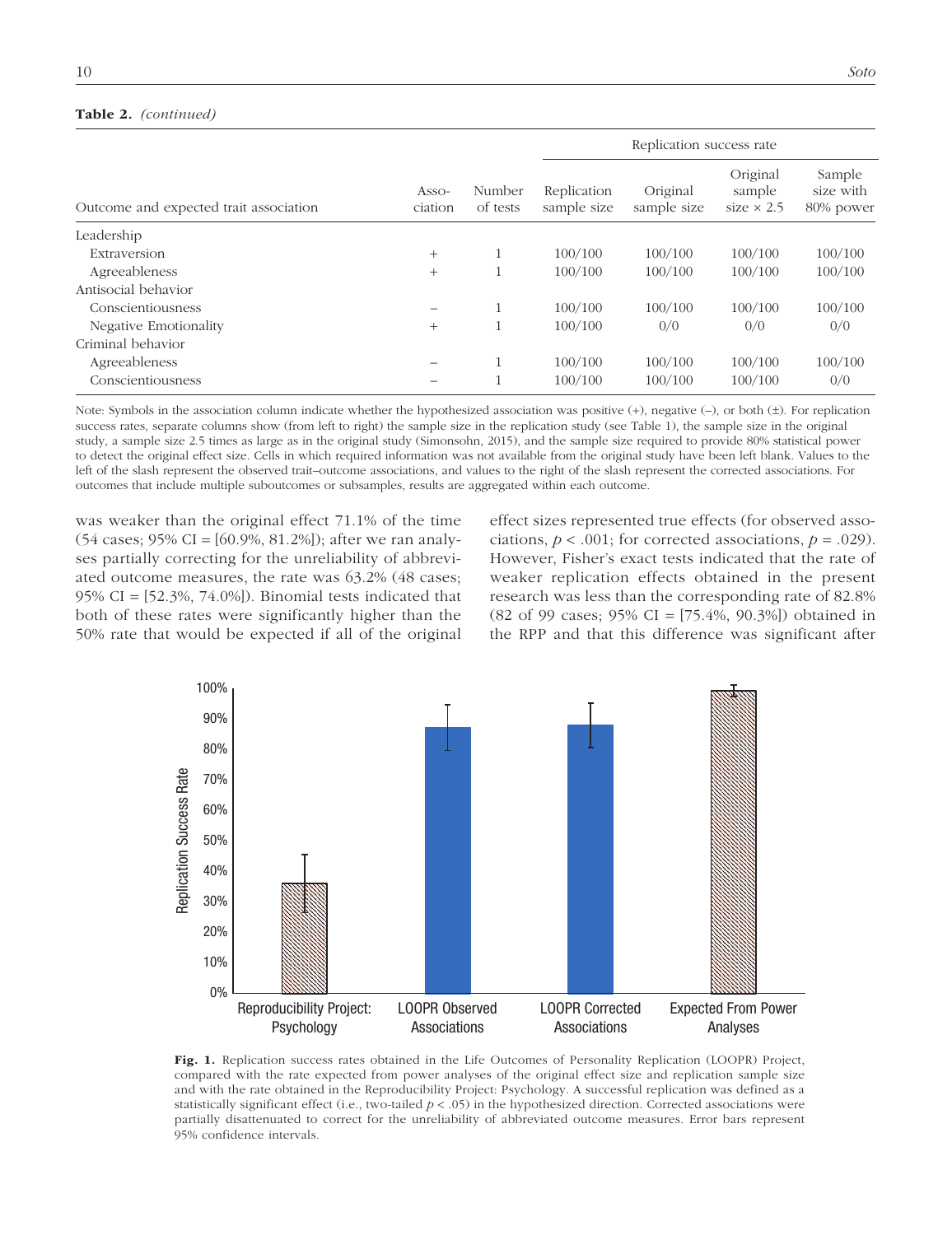correcting for unreliability (for observed associations,  $p = .070$ ; for corrected associations,  $p = .005$ ).

Focusing on cases in which the observed replication effect was either not in the expected direction or was substantially weaker than the original effect (i.e., the *z*-transformed replication effect was at least .10 less than the transformed original effect; Cohen, 1988) yielded a similar pattern of results. In the present research, the observed replication effect was substantially weaker than the original effect 42.1% of the time (32 of 76 cases; 95% CI = [31.0%, 53.2%]); after we ran analyses correcting for unreliability, the rate was 30.3% (23 of 76 cases; 95% CI = [19.9%, 40.6%]). Fisher's exact tests indicated that both of these rates were significantly lower than the corresponding rate of 69.1% (67 of 97 cases;  $95\%$  CI = [59.9%, 78.3%]) obtained in the RPP (for observed associations,  $p = .001$ ; for corrected associations,  $p < .001$ ).

Finally, we tested whether the mean and median of the *z*-transformed replication effect sizes differed from the transformed original effect sizes and whether the median effect-size ratio (i.e., the ratio of the replication effect size to the original effect size) differed between the present research and the RPP. Paired-samples *t* tests indicated that the mean original effect size of .29 (95%  $CI = [.26, .32])$  was significantly stronger than both the mean observed replication effect of .23 (95% CI =  $[0.20, 1]$ .27], *t*(75) = 3.46, *p* = .001) and the mean corrected replication effect of .26 (95% CI = [.22, .29]), *t*(75) = 2.06,  $p = .043$ . Similarly, Wilcoxon signed-rank tests indicated that the median original effect of  $.27$  (95% CI = [.23, .31]) was significantly stronger than the median observed replication effect of .19 (95% CI = [.17, .26], *z* = 3.59,  $p < .001$ ) and the median corrected replication effect of .22 (95% CI = [.18, .27], *z* = 2.40, *p* = .016). However, Mann-Whitney *U* tests indicated that the median effect-size ratios of .77 (95% CI =  $[0.63, 0.92]$ ) for observed trait–outcome associations and .87 (95% CI = [.73, .97]) for corrected associations obtained in the present research were both significantly greater than the corresponding median ratio of .43 (95% CI =  $[0.28]$ . .62]) obtained in the RPP (for observed effects,  $z = 4.22$ , *p* < .001; for corrected effects, *z* = 4.86, *p* < .001). The results of this analysis, presented in Figure 2, indicate that the replication effects obtained in the LOOPR Project were typically about 80% as large as the corresponding original effects.

Taken together, these results support our hypothesis that the personality-outcome literature is less replicable than would be expected if it did not include any falsepositive results but more replicable than the broader set of psychology studies examined by the RPP. This conclusion held whether replicability was assessed in terms of statistical significance or effect size.

## *Predictors of replicability*

What factors might influence the replicability of a trait– outcome association? In our final, exploratory set of analyses, we searched for predictors of replicability.



Fig. 2. Median effect-size ratios obtained in the Life Outcomes of Personality Replication (LOOPR) Project, compared with the ratio expected if all original effect sizes represented true effects and with the median ratio obtained in the Reproducibility Project: Psychology. Effect-size ratios were computed as the ratio of the *z*-transformed replication effect size to the transformed original effect size. Corrected associations were partially disattenuated to correct for the unreliability of abbreviated outcome measures. Error bars represent 95% confidence intervals.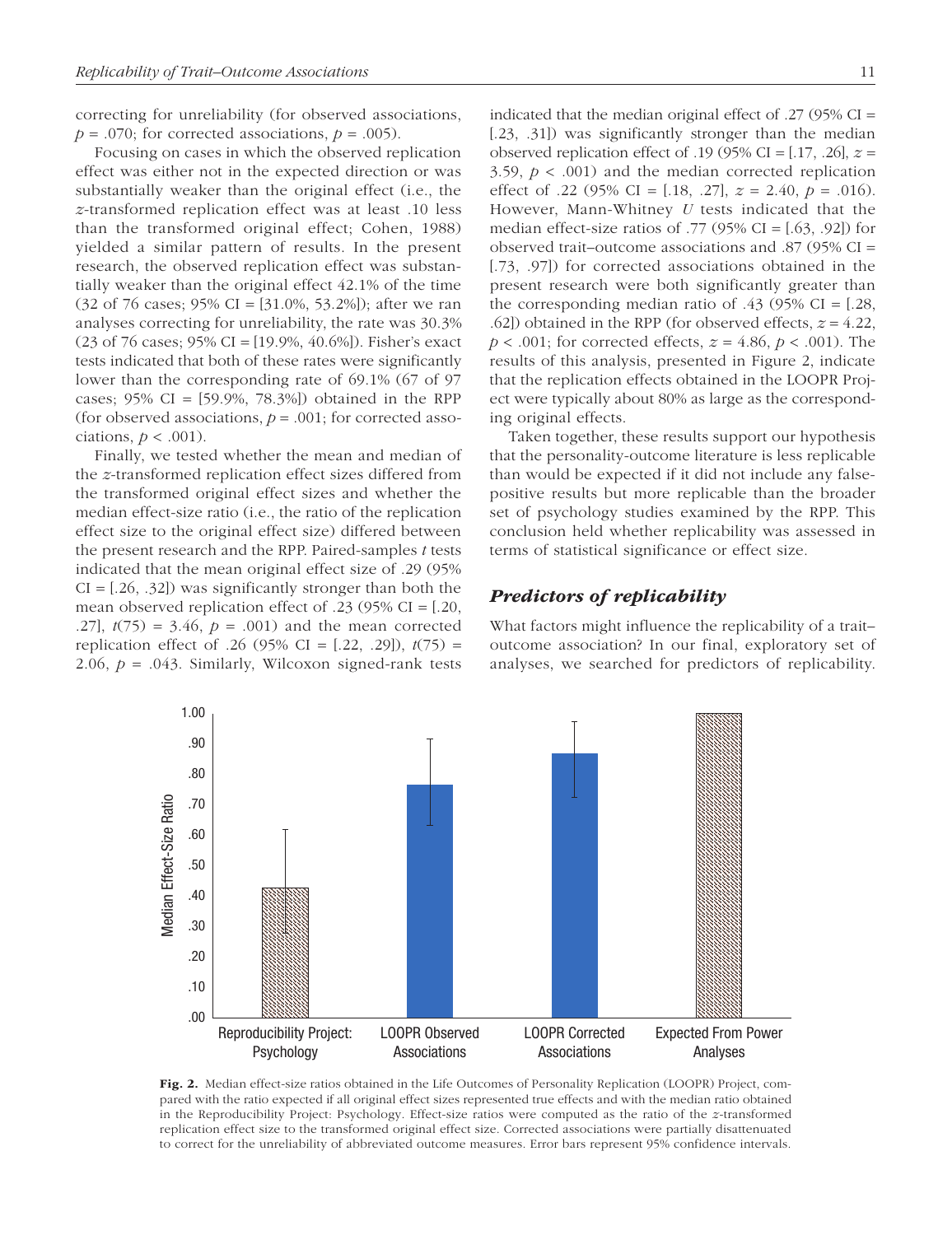Specifically, we computed Spearman's rank correlations (ρs) across the set of 78 hypothesized trait–outcome associations to correlate three characteristics of the original studies (effect size, sample size, and obtained  $p$  value<sup>4</sup>), two characteristics of the replication attempts (sample size and statistical power to detect the original effect), and three aspects of similarity between the original study and the replication attempt (whether the outcome was measured using the same indicators, the same data source, and the same assessment timeline) with five indicators of replicability (statistical significance of the replication effect, replication effect size, whether the replication effect was stronger than the original effect, whether the replication effect was not substantially weaker than the original effect, and ratio of the replication effect size to the original effect size).

These correlations, presented in Table 3, suggest three noteworthy patterns. First, the original effect size positively predicted the replication effect size—for observed effects,  $\rho(74) = .34, 95\% \text{ CI} = [.12, .53], p =$ .002; for corrected effects,  $p(74) = .39, 95\% \text{ CI} = [.18,$ .58], *p* < .001. The original effect size also negatively predicted the likelihood that the replication effect would be stronger than the original effect—for observed effects, ρ(74) = −.40, 95% CI = [−.58, −.18], *p* < .001; for corrected effects,  $\rho(74) = -.30, 95\% \text{ CI} = [-.49, -.07],$  $p = .009$ —as well as the likelihood that the replication effect would not be substantially weaker than the original effect—for observed effects,  $\rho(74) = -.40, 95\%$ CI =  $[-.58, -.18]$ ,  $p < .001$ ; for corrected effects,  $p(74)$  = −.22, 95% CI = [−.43, .01], *p* = .053. This pattern, illustrated in Figure 3, indicates that strong original effects were more likely to yield strong replication effects but also provided more room for the replication effect to be weaker than the original effect.

The second noteworthy pattern was that the likelihood of successful replication (i.e., a statistically significant effect in the hypothesized direction) was positively predicted by the statistical power and sample size of the replication attempt—statistical power: for observed effects, ρ(74) = .37, 95% CI = [.15, .55], *p* = .001; for corrected effects,  $p(74) = .33,95\%$  CI = [.11, .52],  $p =$ .003; sample size: for observed effects,  $\rho(76) = .25, 95\%$ CI =  $[.03, .45]$ ,  $p = .026$ ; for corrected effects,  $p(76) =$ .27, 95% CI = [.05, .47], *p* = .017. This pattern likely reflects the influence of sample size on statistical significance, especially when one attempts to detect small effects.

The final pattern was that the replication effect size and the effect-size ratio were both positively predicted by whether the original study and the replication measured the target outcome using the same items or indicators, as well as the same data source and format (i.e., a self-report questionnaire; all ρs ≥ .19, all *p*s ≤ .107; see Table 3 for 95% CIs). This pattern, although weaker and less consistent than the previous two, indicates that replications using assessment methods more similar to those employed in the original studies tended to obtain trait–outcome associations that were somewhat stronger and more comparable with the original effects.

Taken together, the results presented in Table 3 and Figure 3 suggest that the predictors of replicability vary depending on how replicability is indexed: Original effect size was the best predictor of replication effect size, whereas replication power and sample size were the best predictors of statistical significance. However, the conclusions that can be drawn from these results should be tempered by the limited variability of some predictors (e.g., replication sample size and statistical power were generally quite high) and some replicability indicators (e.g., relatively few replication effects were not statistically significant).

### **Discussion**

The LOOPR Project was conducted to estimate the replicability of the personality-outcome literature by attempting preregistered, high-powered replications of 78 previously published trait–outcome associations. When replicability was defined in terms of statistical significance, we successfully replicated 87% of the hypothesized effects, or 88% after partially correcting for the unreliability of abbreviated outcome measures. A replication effect was typically 77% as strong as the corresponding original effect, or 87% after we corrected for unreliability. Moreover, the statistical significance of a replication attempt was best predicted by the sample size and statistical power of the replication, whereas the strength of a replication effect was best predicted by the original effect size.

These results can be interpreted either optimistically or pessimistically. An optimistic interpretation is that replicability estimates of 77% to 88% (across statisticalsignificance and effect-size criteria) are fairly high. These findings suggest that the extant personalityoutcome literature provides a reasonably accurate map of how the Big Five traits relate with consequential life outcomes (Ozer & Benet-Martinez, 2006). In contrast, a pessimistic interpretation is that our replicability estimates are lower than would be expected if all the originally published findings were unbiased estimates of true effects. This suggests that the personality-outcome literature includes some false-positive results and that reported effect sizes may be inflated by researcher degrees of freedom and publication bias. Thus, personality psychology—like other areas of behavioral science stands to benefit from efforts to improve replicability by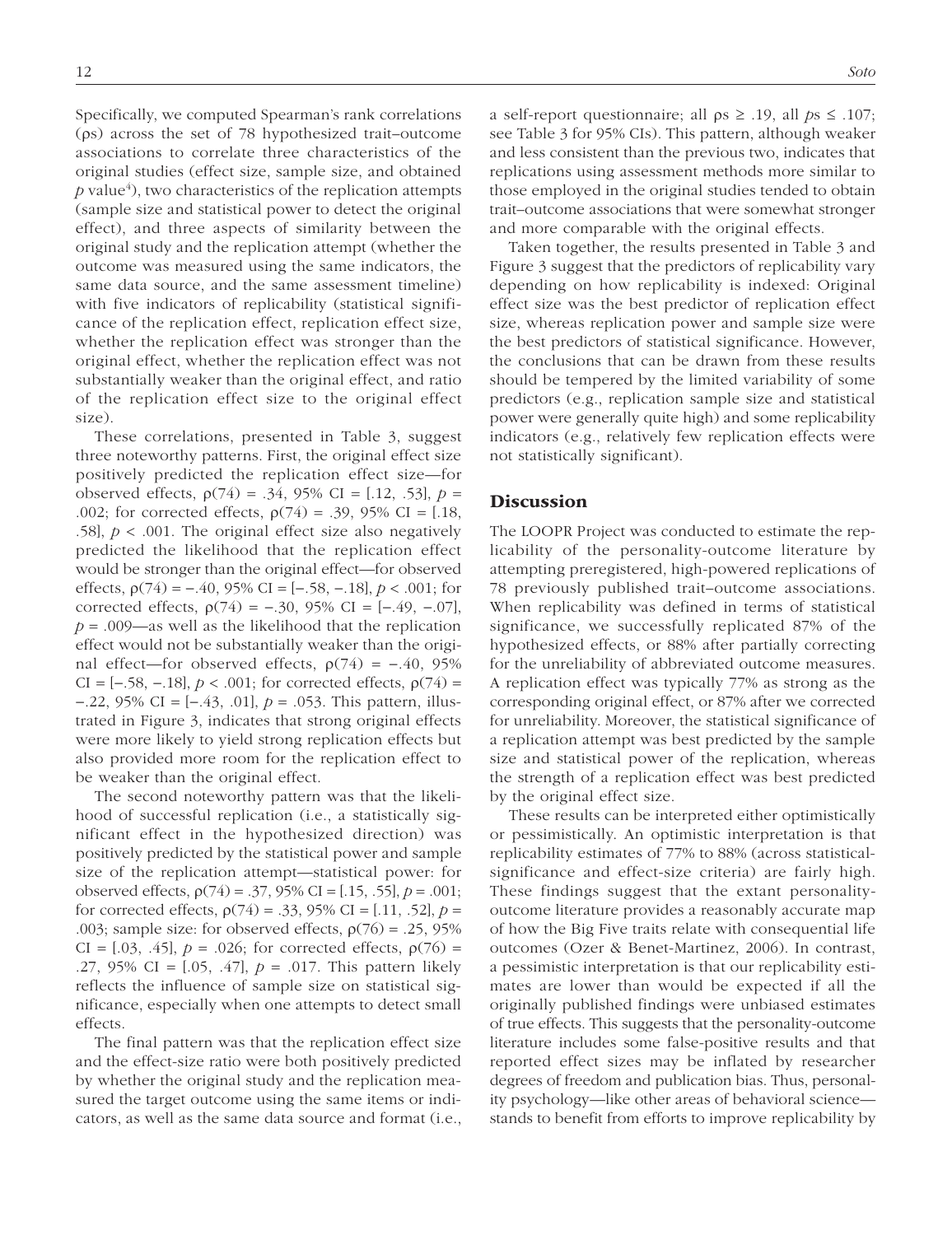| <b>Table 3.</b> Predictors of Replicability Across the 78 Hypothesized Trait-Outcome Associations                                                                                                                                                                                                                                                                                                                                                                                                                                                                                                                                                                                                                                                                                                                                                                                                                                                                                                                                                                                                                                                                                                                                                                                                                                                                                                                                                                                                                                                                                                                                                                                                                                                                                                                                                                            |                   |                                  |                         |               |                                                   |               |                                                                                                                                                                                                                                                                   |                   |                     |                  |
|------------------------------------------------------------------------------------------------------------------------------------------------------------------------------------------------------------------------------------------------------------------------------------------------------------------------------------------------------------------------------------------------------------------------------------------------------------------------------------------------------------------------------------------------------------------------------------------------------------------------------------------------------------------------------------------------------------------------------------------------------------------------------------------------------------------------------------------------------------------------------------------------------------------------------------------------------------------------------------------------------------------------------------------------------------------------------------------------------------------------------------------------------------------------------------------------------------------------------------------------------------------------------------------------------------------------------------------------------------------------------------------------------------------------------------------------------------------------------------------------------------------------------------------------------------------------------------------------------------------------------------------------------------------------------------------------------------------------------------------------------------------------------------------------------------------------------------------------------------------------------|-------------------|----------------------------------|-------------------------|---------------|---------------------------------------------------|---------------|-------------------------------------------------------------------------------------------------------------------------------------------------------------------------------------------------------------------------------------------------------------------|-------------------|---------------------|------------------|
|                                                                                                                                                                                                                                                                                                                                                                                                                                                                                                                                                                                                                                                                                                                                                                                                                                                                                                                                                                                                                                                                                                                                                                                                                                                                                                                                                                                                                                                                                                                                                                                                                                                                                                                                                                                                                                                                              | Replication succe | $\mathbf{S}$                     | Replication effect size |               | Replication effect                                | stronger      | Replication effect not<br>substantially weaker                                                                                                                                                                                                                    |                   | Effect-size ratio   |                  |
| Value                                                                                                                                                                                                                                                                                                                                                                                                                                                                                                                                                                                                                                                                                                                                                                                                                                                                                                                                                                                                                                                                                                                                                                                                                                                                                                                                                                                                                                                                                                                                                                                                                                                                                                                                                                                                                                                                        | Observed          | Corrected                        | Observed                | Corrected     | Observed                                          | Corrected     | Observed                                                                                                                                                                                                                                                          | Corrected         | Observed            | Corrected        |
|                                                                                                                                                                                                                                                                                                                                                                                                                                                                                                                                                                                                                                                                                                                                                                                                                                                                                                                                                                                                                                                                                                                                                                                                                                                                                                                                                                                                                                                                                                                                                                                                                                                                                                                                                                                                                                                                              |                   |                                  |                         |               | Original-study characteristics                    |               |                                                                                                                                                                                                                                                                   |                   |                     |                  |
| Effect size                                                                                                                                                                                                                                                                                                                                                                                                                                                                                                                                                                                                                                                                                                                                                                                                                                                                                                                                                                                                                                                                                                                                                                                                                                                                                                                                                                                                                                                                                                                                                                                                                                                                                                                                                                                                                                                                  |                   | $\ddot{\theta}$                  | $.34***$                | $.39***$      | $-40***$                                          | $-.30***$     | $-\mathcal{A}0^{\text{stets}}$                                                                                                                                                                                                                                    | $-22$             | $-.26*$             | $-.22$           |
|                                                                                                                                                                                                                                                                                                                                                                                                                                                                                                                                                                                                                                                                                                                                                                                                                                                                                                                                                                                                                                                                                                                                                                                                                                                                                                                                                                                                                                                                                                                                                                                                                                                                                                                                                                                                                                                                              | $[-.11, .33]$     | $[-.15, .29]$                    | [.12, .53]              | [.18, .58]    | $[-.58, -.18]$                                    | $[-49, -07]$  | $[-58, -18]$                                                                                                                                                                                                                                                      | $[-43, .01]$      | $[-46, -03]$        | $[-43, .01]$     |
| Sample size                                                                                                                                                                                                                                                                                                                                                                                                                                                                                                                                                                                                                                                                                                                                                                                                                                                                                                                                                                                                                                                                                                                                                                                                                                                                                                                                                                                                                                                                                                                                                                                                                                                                                                                                                                                                                                                                  |                   | $-12$                            | $-17$                   | $-18$         |                                                   |               |                                                                                                                                                                                                                                                                   | $\widetilde{0}$ . | $\widetilde{\zeta}$ |                  |
|                                                                                                                                                                                                                                                                                                                                                                                                                                                                                                                                                                                                                                                                                                                                                                                                                                                                                                                                                                                                                                                                                                                                                                                                                                                                                                                                                                                                                                                                                                                                                                                                                                                                                                                                                                                                                                                                              | $[-.35, .10]$     | $[-.33, .11]$                    | $[-.38, .06]$           | $[-.39, .05]$ | [0.03, 0.46]                                      | $[-.09, .36]$ | $[-.13, .32]$                                                                                                                                                                                                                                                     | $[-.18, .28]$     | $[-.18, .27]$       | $[-.19, .26]$    |
| Þ                                                                                                                                                                                                                                                                                                                                                                                                                                                                                                                                                                                                                                                                                                                                                                                                                                                                                                                                                                                                                                                                                                                                                                                                                                                                                                                                                                                                                                                                                                                                                                                                                                                                                                                                                                                                                                                                            |                   | $\frac{8}{3}$                    |                         |               | $\overline{0}$ .                                  | $-.02$        |                                                                                                                                                                                                                                                                   | $\odot$           |                     |                  |
|                                                                                                                                                                                                                                                                                                                                                                                                                                                                                                                                                                                                                                                                                                                                                                                                                                                                                                                                                                                                                                                                                                                                                                                                                                                                                                                                                                                                                                                                                                                                                                                                                                                                                                                                                                                                                                                                              | $[-.14, .31]$     | .30<br>$[-.15,$                  | $[-21, 25]$             | $[-.24, .22]$ | $[-.16, .29]$                                     | $[-.25, .21]$ | $[-.10, .35]$                                                                                                                                                                                                                                                     | $[-.14, .31]$     | $[-07, .37]$        | .35]<br>$[-.10,$ |
|                                                                                                                                                                                                                                                                                                                                                                                                                                                                                                                                                                                                                                                                                                                                                                                                                                                                                                                                                                                                                                                                                                                                                                                                                                                                                                                                                                                                                                                                                                                                                                                                                                                                                                                                                                                                                                                                              |                   |                                  |                         |               | Replication characteristics                       |               |                                                                                                                                                                                                                                                                   |                   |                     |                  |
| Sample size                                                                                                                                                                                                                                                                                                                                                                                                                                                                                                                                                                                                                                                                                                                                                                                                                                                                                                                                                                                                                                                                                                                                                                                                                                                                                                                                                                                                                                                                                                                                                                                                                                                                                                                                                                                                                                                                  | $25*$             | $.27*$                           | $.29*$                  | $.31***$      |                                                   |               |                                                                                                                                                                                                                                                                   | $\overline{c}$    | .14                 | $\overline{17}$  |
|                                                                                                                                                                                                                                                                                                                                                                                                                                                                                                                                                                                                                                                                                                                                                                                                                                                                                                                                                                                                                                                                                                                                                                                                                                                                                                                                                                                                                                                                                                                                                                                                                                                                                                                                                                                                                                                                              | [.03, .45]        | [0.05, 47]                       | [.06, .48]              | [.08, .50]    | $[-16, .29]$                                      | $[-.14, .31]$ | $[-.21, .24]$                                                                                                                                                                                                                                                     | $[-03, 41]$       | $[-.09, .35]$       | $[-.06, .39]$    |
| Statistical power                                                                                                                                                                                                                                                                                                                                                                                                                                                                                                                                                                                                                                                                                                                                                                                                                                                                                                                                                                                                                                                                                                                                                                                                                                                                                                                                                                                                                                                                                                                                                                                                                                                                                                                                                                                                                                                            | $37***$           | $33***$                          |                         | $30**$        |                                                   |               |                                                                                                                                                                                                                                                                   |                   |                     | $-0.3$           |
|                                                                                                                                                                                                                                                                                                                                                                                                                                                                                                                                                                                                                                                                                                                                                                                                                                                                                                                                                                                                                                                                                                                                                                                                                                                                                                                                                                                                                                                                                                                                                                                                                                                                                                                                                                                                                                                                              | [.15, .55]        | 52]<br>[.11],                    | [.05, .47]              | $[.08, .50]$  | $[-41, .02]$                                      | $[-31, .14]$  | $[-.34, .11]$                                                                                                                                                                                                                                                     | $[-.20, .25]$     | $[-.28, .17]$       | $[-.26, .20]$    |
|                                                                                                                                                                                                                                                                                                                                                                                                                                                                                                                                                                                                                                                                                                                                                                                                                                                                                                                                                                                                                                                                                                                                                                                                                                                                                                                                                                                                                                                                                                                                                                                                                                                                                                                                                                                                                                                                              |                   |                                  |                         |               | Similarity between original study and replication |               |                                                                                                                                                                                                                                                                   |                   |                     |                  |
| Outcome indicators                                                                                                                                                                                                                                                                                                                                                                                                                                                                                                                                                                                                                                                                                                                                                                                                                                                                                                                                                                                                                                                                                                                                                                                                                                                                                                                                                                                                                                                                                                                                                                                                                                                                                                                                                                                                                                                           | $-0.4$            | $-0.5$                           | $24*$                   |               |                                                   |               | $.23*$                                                                                                                                                                                                                                                            |                   | $.24*$              | $\overline{.19}$ |
|                                                                                                                                                                                                                                                                                                                                                                                                                                                                                                                                                                                                                                                                                                                                                                                                                                                                                                                                                                                                                                                                                                                                                                                                                                                                                                                                                                                                                                                                                                                                                                                                                                                                                                                                                                                                                                                                              | $[-.26, .19]$     | $[-.27, .18]$                    | [.01, .44]              | $[-.03, .40]$ | $[-.09, .36]$                                     | $[-.14, .30]$ | [.00, .43]                                                                                                                                                                                                                                                        | $[-.06, .38]$     | [.02, .45]          | $[-.04, .40]$    |
| Outcome data source                                                                                                                                                                                                                                                                                                                                                                                                                                                                                                                                                                                                                                                                                                                                                                                                                                                                                                                                                                                                                                                                                                                                                                                                                                                                                                                                                                                                                                                                                                                                                                                                                                                                                                                                                                                                                                                          | $-16$             | $\ddot{5}$                       | $.25*$                  |               | $\odot$                                           |               | $\frac{6}{10}$                                                                                                                                                                                                                                                    | $.27*$            | $\ddot{.}$          | $.23*$           |
|                                                                                                                                                                                                                                                                                                                                                                                                                                                                                                                                                                                                                                                                                                                                                                                                                                                                                                                                                                                                                                                                                                                                                                                                                                                                                                                                                                                                                                                                                                                                                                                                                                                                                                                                                                                                                                                                              | $[-.07, .37]$     | $\left[$ O $\right]$<br>$[-.04,$ | [.03, .45]              | [.06, .48]    | $[-.13, .31]$                                     | $[-.12, .33]$ | $[-.17, .28]$                                                                                                                                                                                                                                                     | [0.05, 0.47]      | $[-.04, .40]$       | [.00, .44]       |
| Assessment timeline                                                                                                                                                                                                                                                                                                                                                                                                                                                                                                                                                                                                                                                                                                                                                                                                                                                                                                                                                                                                                                                                                                                                                                                                                                                                                                                                                                                                                                                                                                                                                                                                                                                                                                                                                                                                                                                          | $\overline{0}$    | Š.                               | $-0.04$                 | $\odot$       | $-16$                                             | $-0.06$       |                                                                                                                                                                                                                                                                   | $-0.7$            |                     | $-16$            |
|                                                                                                                                                                                                                                                                                                                                                                                                                                                                                                                                                                                                                                                                                                                                                                                                                                                                                                                                                                                                                                                                                                                                                                                                                                                                                                                                                                                                                                                                                                                                                                                                                                                                                                                                                                                                                                                                              | $[-.20, .25]$     | 26]<br>$[-.18,$                  | $[-26, 18]$             | $[-23, 22]$   | $[-37, 07]$                                       | $[-.28, .17]$ | $[-41, .03]$                                                                                                                                                                                                                                                      | $[-.29, .16]$     | $[-40, 03]$         | $[-38, 07]$      |
| replication used the same items or indicators to measure the outcome $(1 = \text{both used the same indicators}, 5 = \text{replication used a subset of the original indicators}, 0 = \text{replication}$<br>measures ("corrected" columns). For the rows showing the similarity between the original study and the replication, <i>outcome indicators</i> refers to whether the original study and<br>assessment timeline refers to whether the original study and replication used the same timeline to assess the trait and outcome (1 = both used concurrent assessment of the trait<br>statistically significant in the hypothesized direction, replication effect stronger means that the replication effect was in the hypothesized direction and stronger than the original<br>effect, and replication effect not substantially weaker means that the replication effect was in the hypothesized direction and not substantially weaker than the corresponding<br>used different indicators), outcome data source refers to whether the original study and replication used the same data source and format to measure the outcome (1 = both<br>original effect (i.e., Cohen's $q > -10$ ). Effect-size ratio is the ratio of the z-transformed replication effect to the transformed original effect. Results are shown separately for<br>and outcome; 5 = original study aggregated results from concurrent and nonconcurrent assessments; 0 = original study did not assess the trait and outcome concurrenty)<br>Note: Ns = 73-78. The table shows Spearman's rank correlations; 95% confidence intervals are given in brackets. Replication success means that the replication effect was<br>analyses of observed trait-outcome associations<br>used self-report questionnaire data; $5 =$ original<br>${}^{4}D < .05$ , ${}^{44}P < .01$ , ${}^{4444}P < .001$ |                   |                                  |                         |               |                                                   |               | ("observed" columns) and analyses of trait-outcome associations partially corrected for the unreliability of abbreviated outcome<br>study used either self-report or questionnaire data; 0 = original study used neither self-report nor questionnaire data), and |                   |                     |                  |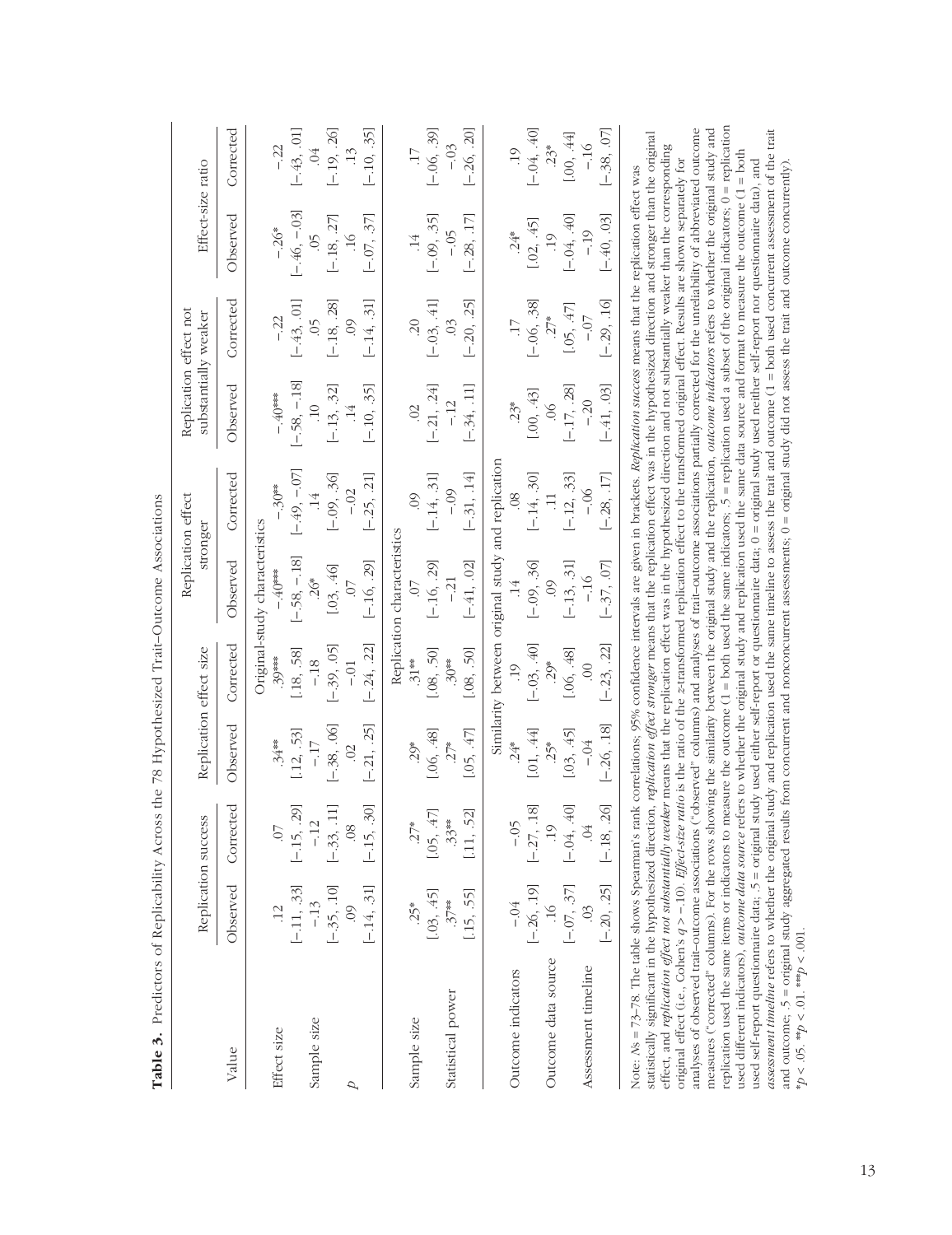

Fig. 3. Scatterplot showing the association between the *z*-transformed original and (observed) replication effect sizes, by success of the replication attempt. *Successful replication* means that the replication effect was statistically significant in the hypothesized direction, *unsuccessful replication* means that the replication effect was not statistically significant or was not in the hypothesized direction, and *partial replication* means that replication was successful for some suboutcomes or subsamples but not for others. The solid diagonal line represents replication effect sizes equal to the original effect sizes, the dashed horizontal line represents a replication effect size of 0, and points below the dashed line represent replication effects that were not in the hypothesized direction.

constraining researcher degrees of freedom, increasing statistical power, and reducing publication bias. Taken together, these interpretations leave us cautiously optimistic about the current state and future prospects of the personality-outcome literature (cf. Nelson, Simmons, & Simonsohn, 2018).

Compared with previous large-scale replication projects in the behavioral sciences, the LOOPR Project obtained relatively high replicability estimates. Why was this? One likely contributor to our high success rates when evaluating replicability in terms of statistical significance was the large sample size (median *N* = 1,504) and the correspondingly high statistical power (median > 99.9%) of the replication attempts. When evaluating replicability in terms of relative effect size, we speculate that the relatively high estimates obtained here may reflect methodological norms in personalityoutcome research, which typically examines the main effects of traits using (a) samples of several hundred participants and (b) standardized measures (Fraley & Vazire, 2014; Open Science Collaboration, 2015; Simmons et al., 2011). However, we note that comparisons between replication projects should be tempered by the fact that different projects have used different approaches to select the original studies and design the

replication attempts. Additional research is clearly needed to further investigate variation in replicability across scientific disciplines and research literatures.

The present findings also have implications for understanding why replication attempts in the behavioral sciences might generally succeed or fail. Failures to replicate are sometimes attributed to unmeasured moderators—subtle differences between the original study and the replication attempt that cause an effect to be observed in the former but not the latter (e.g., Stroebe & Strack, 2014). In the LOOPR Project, there were unavoidable differences between the original studies and the replication attempts in terms of historical context (original studies conducted from the 1980s to 2000s vs. replication in 2017), local context (many original research sites vs. national American samples), sampling method (mostly student or community samples vs. survey panels), administration method (mostly in-person surveys or interviews vs. online surveys), and personality measures (many original measures vs. the BFI-2). The relatively high replicability estimates obtained despite these differences converge with previous results suggesting that unmeasured moderators are not generally powerful enough to explain many failures to replicate (Ebersole et al., 2016; Klein et al., 2014).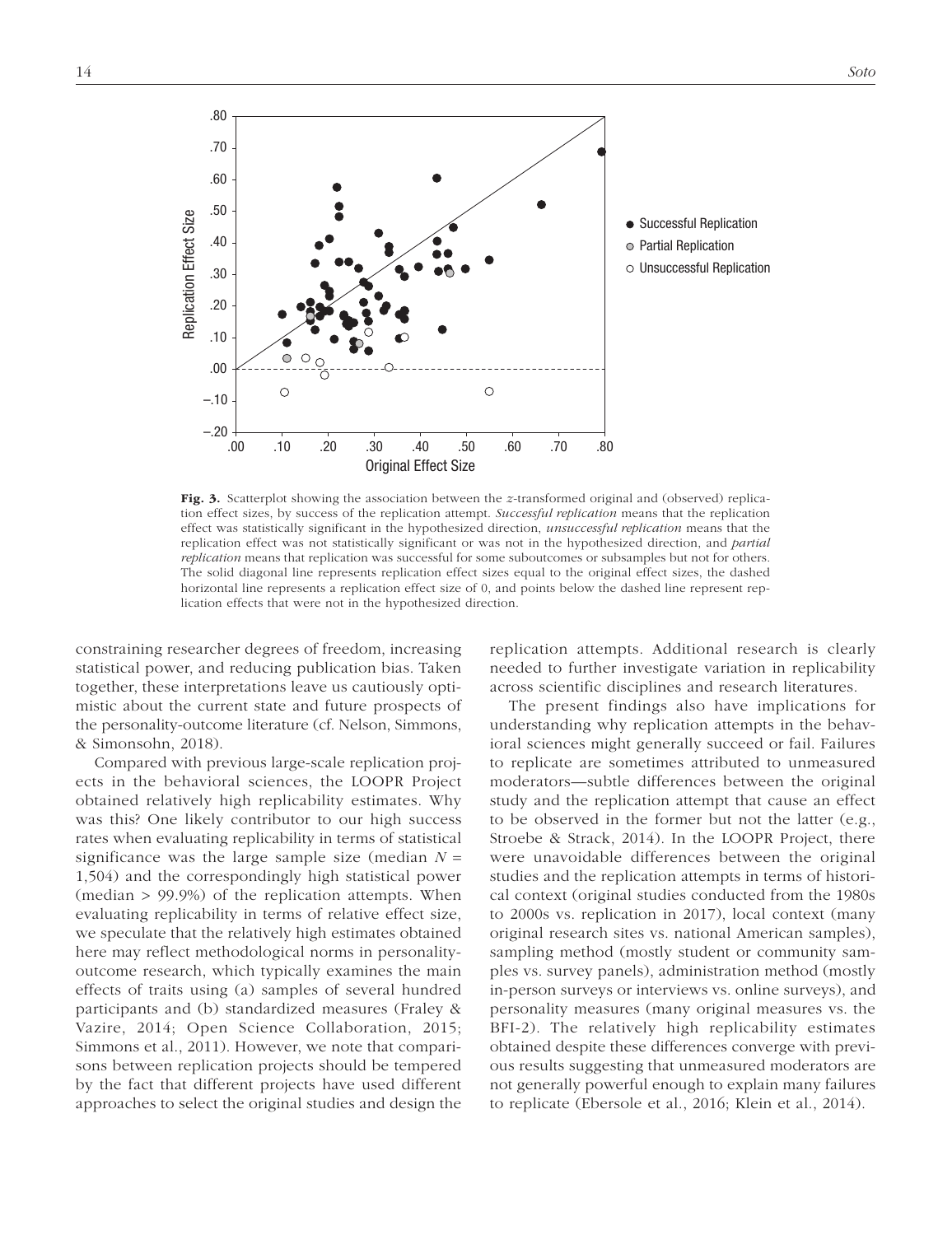## *Strengths, limitations, and future directions*

The LOOPR Project had a number of important strengths, including its broad sample of life outcomes, representative samples, preregistered design, and high statistical power. However, it also had some noteworthy limitations that suggest promising directions for future research. Most notably, all of the present data come from cross-sectional, self-report surveys completed by online research panels, whereas some of the original studies used longitudinal designs or other data sources (e.g., interviews, informant reports, community samples). Indeed, our analyses of replicability predictors indicated that replication effect sizes tended to be somewhat stronger when the original study had also used a self-report survey to measure the target outcome. Thus, the present research is only a first step toward establishing the replicability of these trait– outcome associations, and future research using longitudinal designs, as well as alternative sampling and assessment methods, is clearly needed.

A broader issue is that large-scale replication projects can be conducted using different approaches (McShane, Tackett, Bockenholt, & Gelman, 2017). Any particular approach will have advantages and disadvantages, and the choice of an optimal approach will depend on the goals of a particular project. The main goal of the LOOPR Project was to estimate the overall replicability of the personality-outcome literature. We therefore adopted an approach that attempted to replicate a large number of original effects from many studies, with one replication attempt per effect and relatively brief outcome measures (Camerer et al., 2016; Cova et al., 2018; Open Science Collaboration, 2015). An alternative approach would be to replicate a smaller number of effects with lengthier measures or multiple replication attempts per effect (i.e., a many-labs approach; Ebersole et al., 2016; Hagger et al., 2016; Klein et al., 2014). Such an approach would be less well suited for estimating the overall replicability of a literature but better suited for achieving other goals. For example, future research can complement the LOOPR Project by testing individual trait–outcome associations more robustly and by directly investigating factors—such as location, sampling method, mode of administration, measures, and analytic method that might moderate these associations.

## *Conclusion*

The results of the LOOPR Project provide grounds for cautious optimism about the personality-outcome literature—optimism because we successfully replicated most of the hypothesized trait–outcome associations, with many replication effect sizes comparable with the original effects, and caution because these replicability estimates were lower than would be expected in the absence of published false positives. We therefore conclude that the extant literature provides a reasonably accurate map of how the Big Five personality traits relate to consequential life outcomes but that personality psychology still stands to gain from ongoing efforts to improve the replicability of behavioral science.

#### Action Editor

Brent W. Roberts served as action editor for this article.

#### Author Contributions

C. J. Soto is the sole author of this article and is responsible for its content.

### ORCID iD

Christopher J. Soto **D** <https://orcid.org/0000-0002-2875-8919>

### Acknowledgments

I thank Alison Russell and Samantha Rizzo for their assistance with this research. The Big Five Inventory–2 is freely available for research use at [http://www.colby.edu/psych/person](http://www.colby.edu/psych/personality-lab) [ality-lab.](http://www.colby.edu/psych/personality-lab)

#### Declaration of Conflicting Interests

C. J. Soto is a copyright holder for the Big Five Inventory–2, which was used in the present research.

#### Funding

This research was supported by a faculty research grant from Colby College to C. J. Soto.

#### Supplemental Material

Additional supporting information can be found at [http://](http://journals.sagepub.com/doi/suppl/10.1177/0956797619831612) [journals.sagepub.com/doi/suppl/10.1177/0956797619831612](http://journals.sagepub.com/doi/suppl/10.1177/0956797619831612)

#### Open Practices



All data, materials, and analysis code for this study are publicly available on the Open Science Framework at [https://osf.io/](https://osf.io/d3xb7) [d3xb7](https://osf.io/d3xb7). The preregistration protocol can be found at [https://osf](https://osf.io/py5n6/) [.io/py5n6/](https://osf.io/py5n6/), and revisions to the preregistration are documented at<https://osf.io/hz265/>. The complete Open Practices Disclosure for this article can be found at [http://journals.sagepub.com/](http://journals.sagepub.com/doi/suppl/10.1177/0956797619831612) [doi/suppl/10.1177/0956797619831612](http://journals.sagepub.com/doi/suppl/10.1177/0956797619831612). This article has received badges for Open Data, Open Materials, and Preregistration. The "TC" notation on the preregistration badge refers to "transparent changes" to the preregistration protocol. More information about the Open Practices badges can be found at [http://www](http://www.psychologicalscience.org/publications/badges) [.psychologicalscience.org/publications/badges](http://www.psychologicalscience.org/publications/badges).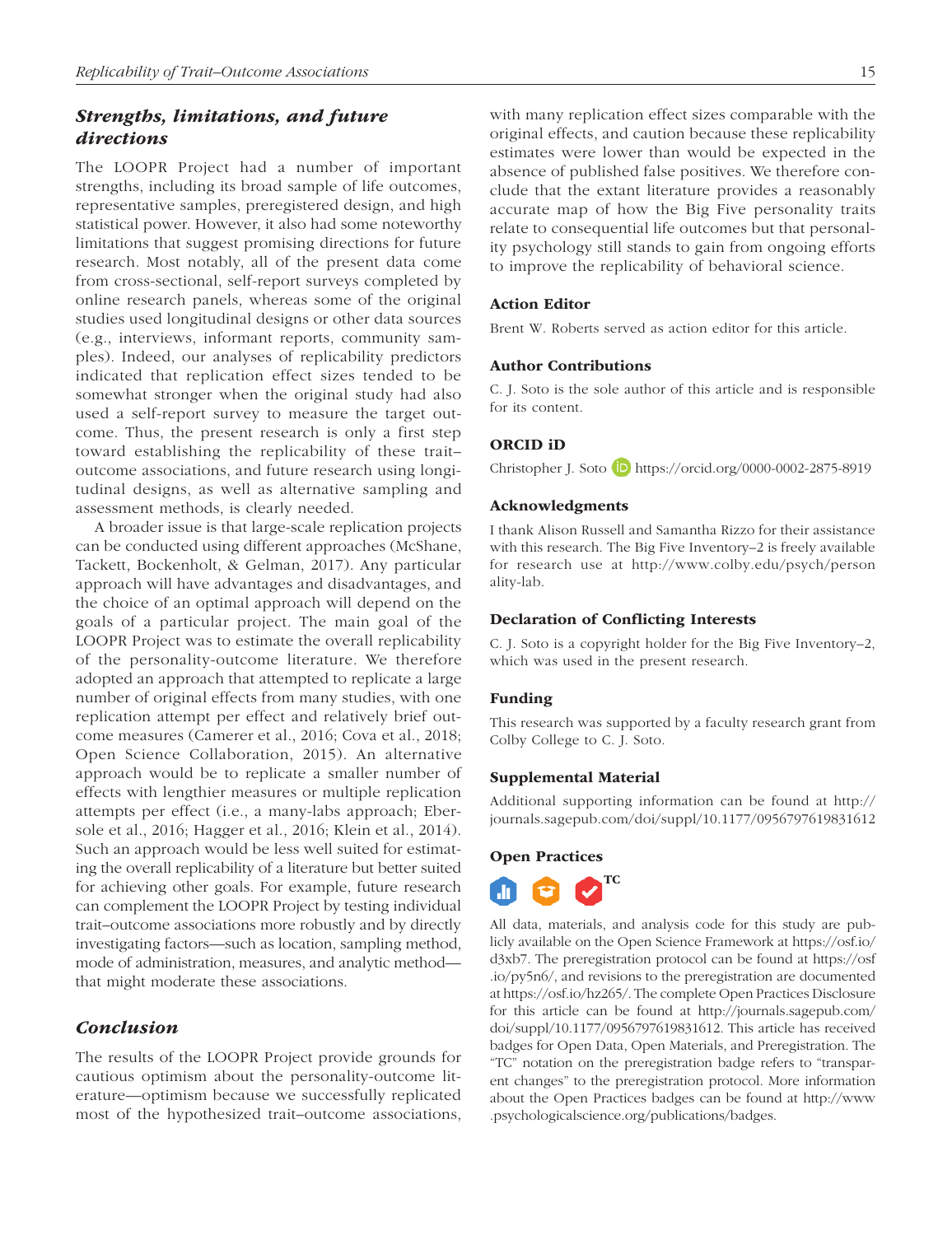1. Previous large-scale replication projects have typically treated the individual study as the primary unit of analysis. Because personality-outcome studies often examine multiple trait–outcome associations, we selected the individual association as the most appropriate unit of analysis for estimating replicability in this literature.

2. Because some of our replication attempts were dependent (they had a shared Big Five trait or overlapping sample of participants) rather than independent, or were conducted using aggregated results across multiple suboutcomes or subsamples, the *p* values for these analyses should be considered approximate rather than exact.

3. The original sample size was not available for one outcome. 4. Because many original studies did not report exact *p* values, we estimated these from the reported effect size and degrees of freedom.

#### References

- Allport, G. W. (1961). *Pattern and growth in personality*. Oxford, England: Holt, Rinehart & Winston.
- Almlund, M., Duckworth, A. L., Heckman, J., & Kautz, T. (2011). Personality psychology and economics. In E. A. Hanushek, S. Machin, & L. Woessmann (Eds.), *Handbook of the economics of education* (Vol. 4, pp. 1–181). Amsterdam, The Netherlands: Elsevier.
- Button, K. S., Ioannidis, J. P., Mokrysz, C., Nosek, B. A., Flint, J., Robinson, E. S., & Munafò, M. R. (2013). Power failure: Why small sample size undermines the reliability of neuroscience. *Nature Reviews Neuroscience*, *14*, 365–376.
- Camerer, C. F., Dreber, A., Forsell, E., Ho, T.-H., Huber, J., Johannesson, M., . . . Hang, W. (2016). Evaluating replicability of laboratory experiments in economics. *Science*, *351*, 1433–1436.
- Chernyshenko, O. S., Kankaraš, M., & Drasgow, F. (2018). *Social and emotional skills for student success and wellbeing*. Paris, France: OECD Publishing.
- Cohen, J. (1988). *Statistical power analysis for the behavioral sciences* (2nd ed.). Hillsdale, NJ: Erlbaum.
- Cova, F., Strickland, B., Abatista, A., Allard, A., Andow, J., Attie, M., . . . Zhou, X. (2018). Estimating the reproducibility of experimental philosophy. *Review of Philosophy and Psychology*. Advance online publication. doi:10.1007/ s13164-018-0400-9
- De Raad, B., Perugini, M., Hrebícková, M., & Szarota, P. (1998). Lingua franca of personality: Taxonomies and structures based on the psycholexical approach. *Journal of Cross-Cultural Psychology*, *29*, 212–232.
- Ebersole, C. R., Atherton, O. E., Belanger, A. L., Skulborstad, H. M., Allen, J. M., Banks, J. B., . . . Boucher, L. (2016). Many Labs 3: Evaluating participant pool quality across the academic semester via replication. *Journal of Experimental Social Psychology*, *67*, 68–82.
- Fraley, R. C., & Vazire, S. (2014). The N-pact factor: Evaluating the quality of empirical journals with respect to sample size and statistical power. *PLOS ONE*, *9*(10), Article e109019. doi.org/10.1371/journal.pone.0109019
- Franco, A., Malhotra, N., & Simonovits, G. (2014). Publication bias in the social sciences: Unlocking the file drawer. *Science*, *345*, 1502–1505.
- Goldberg, L. R. (1993). The structure of phenotypic personality traits. *American Psychologist*, *48*, 26–34.
- Hagger, M. S., Chatzisarantis, N. L., Alberts, H., Anggono, C. O., Batailler, C., Birt, A. R., . . . Zwienenberg, M. (2016). A multilab preregistered replication of the ego-depletion effect. *Perspectives on Psychological Science*, *11*, 546–573.
- John, O. P., Naumann, L. P., & Soto, C. J. (2008). Paradigm shift to the integrative Big Five trait taxonomy: History, measurement, and conceptual issues. In O. P. John, R. W. Robins, & L. A. Pervin (Eds.), *Handbook of personality: Theory and research* (3rd ed., pp. 114–158). New York, NY: Guilford Press.
- Kautz, T., Heckman, J. J., Diris, R., ter Weel, B., & Borghans, L. (2014). *Fostering and measuring skills: Improving cognitive and non-cognitive skills to promote lifetime success* (National Bureau of Economic Research Working Paper 20749). doi:10.3386/w20749
- Klein, R. A., Ratliff, K. A., Vianello, M., Adams, R. B., Jr., Bahník, Š., Bernstein, M. J., . . . Brumbaugh, C. C. (2014). Investigating variation in replicability: A "many labs" replication project. *Social Psychology*, *45*, 142–152.
- Lord, F. M., & Novick, M. R. (1968). *Statistical theories of mental test scores*. Oxford, England: Addison-Wesley.
- McShane, B. B., Tackett, J. L., Bockenholt, U., & Gelman, A. (2017). *Large scale replication projects in contemporary psychological research*. Retrieved from arXiv: [https://](https://arxiv.org/abs/1710.06031) [arxiv.org/abs/1710.06031](https://arxiv.org/abs/1710.06031)
- Nelson, L. D., Simmons, J., & Simonsohn, U. (2018). Psychology's renaissance. *Annual Review of Psychology*, *69*, 511–534.
- Open Science Collaboration. (2015). Estimating the reproducibility of psychological science. *Science*, *349*, aac4716.
- Organisation for Economic Co-operation and Development. (2015). *Skills for social progress: The power of social and emotional skills*. Paris, France: OECD Publishing.
- Ozer, D. J., & Benet-Martinez, V. (2006). Personality and the prediction of consequential outcomes. *Annual Review of Psychology*, *57*, 401–421.
- Primi, R., Santos, D., John, O. P., & De Fruyt, F. (2016). Development of an inventory assessing social and emotional skills in Brazilian youth. *European Journal of Psychological Assessment*, *32*, 5–16.
- Roberts, B. W., Kuncel, N. R., Shiner, R., Caspi, A., & Goldberg, L. R. (2007). The power of personality: The comparative validity of personality traits, socioeconomic status, and cognitive ability for predicting important life outcomes. *Perspectives on Psychological Science*, *2*, 313–345.
- Rossi, J. S. (1990). Statistical power of psychological research: What have we gained in 20 years? *Journal of Consulting and Clinical Psychology*, *58*, 646–656.
- Simmons, J. P., Nelson, L. D., & Simonsohn, U. (2011). False-positive psychology: Undisclosed flexibility in data